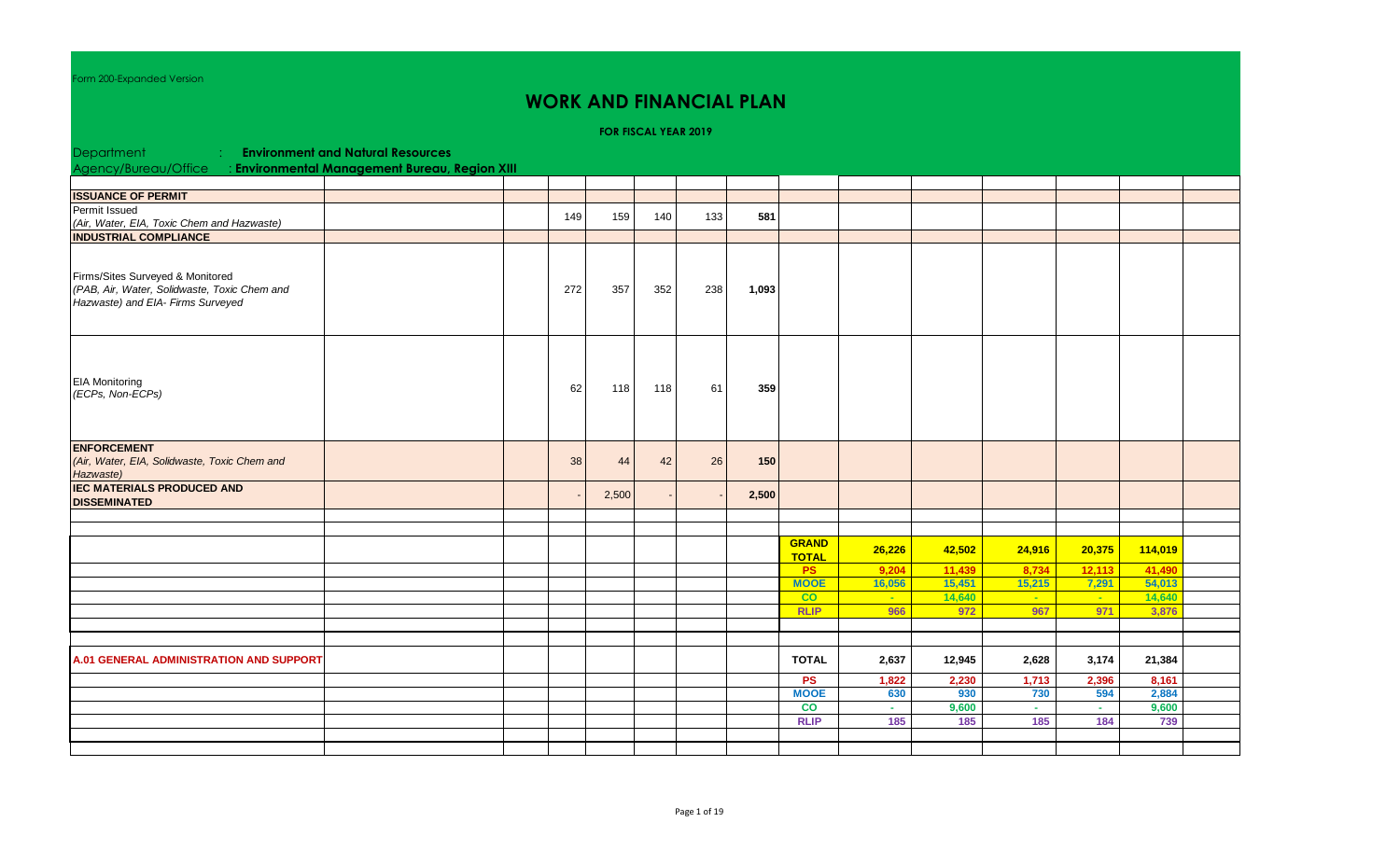| A.01.a General Management and Supervision                                                     |                                                                                    |                |                |              |              |                | <b>SUBTOTAL</b>                   | 2,069  | 12,355       | 2,369  | 2,871           | 19,664       |  |
|-----------------------------------------------------------------------------------------------|------------------------------------------------------------------------------------|----------------|----------------|--------------|--------------|----------------|-----------------------------------|--------|--------------|--------|-----------------|--------------|--|
|                                                                                               |                                                                                    |                |                |              |              |                | <b>PS</b>                         | 1,715  | 2,101        | 1,615  | 2,254           | 7,685        |  |
|                                                                                               |                                                                                    |                |                |              |              |                | <b>MOOE</b>                       | 180    | 480          | 580    | 444             | 1,684        |  |
|                                                                                               |                                                                                    |                |                |              |              |                | co                                | ц,     | 9,600        | ä.     | a.              | 9,600        |  |
|                                                                                               |                                                                                    |                |                |              |              |                | <b>RLIP</b>                       | 174    | 174          | 174    | 173             | 695          |  |
|                                                                                               |                                                                                    |                |                |              |              |                |                                   |        |              |        |                 |              |  |
|                                                                                               |                                                                                    |                |                |              |              |                |                                   |        |              |        |                 |              |  |
| <b>Budget Utilization Rate</b>                                                                | 100% Budget Utilization Rate by end<br>of December 2019                            |                |                |              | 100%         | 100%           |                                   |        |              |        | 12              | 12           |  |
| Ratio of Total Obligations to total releases                                                  |                                                                                    |                |                |              | 100%         | 100%           |                                   |        |              |        | 20              | 20           |  |
| Ratio of Total Disbursement to total Obligations                                              |                                                                                    |                |                |              | 100%         | 100%           |                                   |        |              |        | $\overline{20}$ | 20           |  |
| Submission of Budget and Financial Accountability<br>Reports(BFARs)                           | <b>Budget and Financial Accountability</b><br>Reports submitted (no.)<br>(8 BFARs) | 8              | 8              | 8            | 8            | 8              |                                   | 40     | 40           | 40     | 40              | 160          |  |
| Implementation of Good Governance Conditions                                                  | 100% liquidation of cash advances                                                  |                |                |              | 100%         | 100%           |                                   |        |              |        | 32              | 32           |  |
|                                                                                               | 2020 Annual Procurement Plan<br>(APP) prepared and submitted                       |                |                |              |              | $\mathbf 1$    |                                   |        |              | 20     |                 | 20           |  |
| Service Excellence through Continous Sytems<br>Innovation Monitoring and Evaluation (SECSIME) | 1 major frontline service per division<br>submited                                 |                | $\overline{4}$ |              |              | 4              |                                   |        | 20           |        |                 | 20           |  |
| Reconciliation of Property, Plant and Equipment<br>Data Based on Audit Findings               | PPE inventory report prepared and<br>submitted (no.)                               | $\overline{1}$ |                |              |              | $\mathbf{1}$   |                                   | 20     |              |        |                 | 20           |  |
|                                                                                               |                                                                                    |                |                |              |              |                |                                   |        |              |        |                 | $\sim$       |  |
|                                                                                               |                                                                                    |                |                |              |              |                |                                   |        |              |        |                 | $\sim$       |  |
|                                                                                               | Earthquake and Fire Drill                                                          | $\overline{1}$ |                | $\mathbf{1}$ |              | 2 <sup>1</sup> |                                   | 100    |              | 100    |                 | 200          |  |
|                                                                                               | Drug Free EMB                                                                      |                | $\overline{1}$ |              |              | $\mathbf{1}$   |                                   |        | 100          |        |                 | 100          |  |
|                                                                                               | Audit Services                                                                     | $\overline{1}$ | $\overline{1}$ | $\mathbf{1}$ |              | $\mathbf{3}$   |                                   |        | 300          | 300    | 300             | 900          |  |
|                                                                                               | <b>CSC Family Day</b>                                                              |                |                | $\mathbf{1}$ |              | $\mathbf{1}$   |                                   |        |              | 100    |                 | 100          |  |
|                                                                                               | Transparency Seal and ARTA                                                         | $\overline{1}$ | $\mathbf{1}$   | $\mathbf{1}$ | $\mathbf{1}$ | $\overline{4}$ |                                   | 20     | 20           | 20     | 20              | 80           |  |
|                                                                                               | <b>General Maintenance</b>                                                         |                |                |              |              |                |                                   |        |              |        |                 | $\sim$       |  |
|                                                                                               |                                                                                    |                |                |              |              |                | CO<br><b>CO</b>                   | $\sim$ | 9,600        | $\sim$ | $\sim$          | 9,600<br>200 |  |
|                                                                                               | Property and Office Equipment<br>Furniture and Fixture                             |                |                |              |              |                | $\overline{c}$                    |        | 200<br>5,200 |        |                 | 5,200        |  |
|                                                                                               | Procurement of Vehicle                                                             |                |                |              |              |                | CO                                |        | 4,200        |        |                 | 4,200        |  |
|                                                                                               |                                                                                    |                |                |              |              |                |                                   |        |              |        |                 |              |  |
|                                                                                               |                                                                                    |                |                |              |              |                |                                   |        |              |        |                 |              |  |
|                                                                                               |                                                                                    |                |                |              |              |                |                                   |        |              |        |                 |              |  |
| A.01.b Human Resource Development                                                             |                                                                                    |                |                |              |              |                | <b>SUBTOTAL</b>                   | 568    | 590          | 259    | 303             | 1,720        |  |
|                                                                                               |                                                                                    |                |                |              |              |                | <b>PS</b>                         | 107    | 129.00       | 98.00  | 142.00          | 476          |  |
|                                                                                               |                                                                                    |                |                |              |              |                | <b>MOOE</b>                       | 450    | 450          | 150    | 150             | 1,200        |  |
|                                                                                               |                                                                                    |                |                |              |              |                | $\overline{\overline{\text{co}}}$ |        |              |        |                 | $\mathbf{r}$ |  |
|                                                                                               |                                                                                    |                |                |              |              |                | <b>RLIP</b>                       | 11     | 11           | 11     | 11              | 44           |  |
|                                                                                               |                                                                                    |                |                |              |              |                |                                   |        |              |        |                 |              |  |
|                                                                                               |                                                                                    |                |                |              |              |                |                                   |        |              |        |                 |              |  |
| Learning and Growth                                                                           | Capacity Building/Training<br>conducted (no.)                                      | $\overline{1}$ | $\overline{1}$ |              |              | $\overline{2}$ |                                   | 200    | 200          |        |                 | 400          |  |
|                                                                                               | Other Trainings attended (no)                                                      |                |                |              |              |                |                                   |        |              |        |                 | $\sim$       |  |
|                                                                                               | Staff Trained (no)                                                                 | 50             | 50             | 10           | 10           | 120            |                                   | 250    | 250          | 150    | 150             | 800          |  |
| <b>MANDATORIES (FIXED EXPENSES AND</b><br><b>IMPOSITIONS)</b>                                 |                                                                                    |                |                |              |              |                |                                   |        |              |        |                 |              |  |
| <b>HRD Fund</b>                                                                               |                                                                                    |                |                |              |              |                |                                   |        |              |        |                 |              |  |
|                                                                                               |                                                                                    |                |                |              |              |                |                                   |        |              |        |                 |              |  |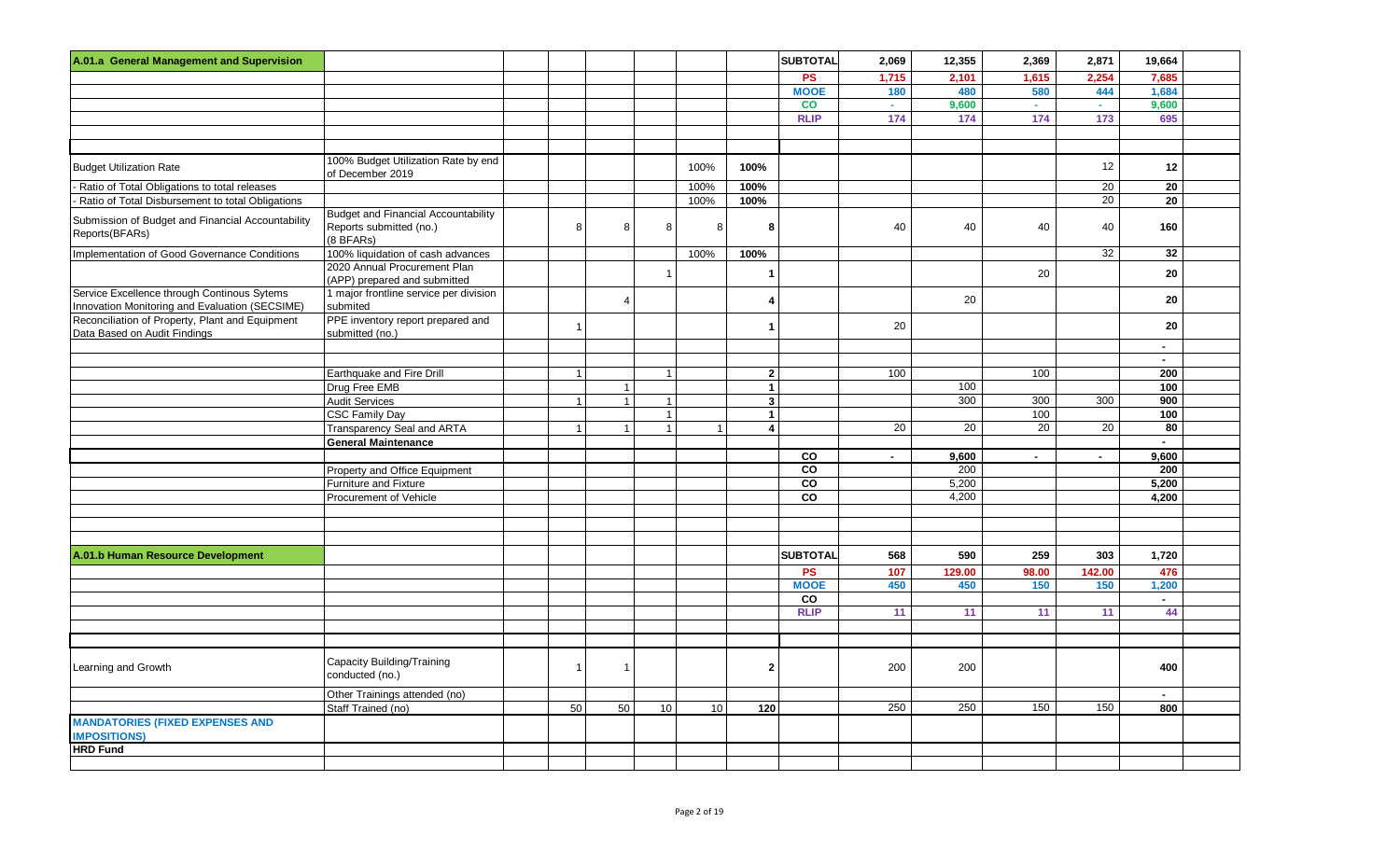| <b>A.02 SUPPORT TO OPERATIONS</b>                                                                                    |                                                                            |                                  |                |                      |                      | <b>TOTAL</b>     | 1,496                       | 8,179 | 2,923           | 2,520                        | 15,118       |  |
|----------------------------------------------------------------------------------------------------------------------|----------------------------------------------------------------------------|----------------------------------|----------------|----------------------|----------------------|------------------|-----------------------------|-------|-----------------|------------------------------|--------------|--|
|                                                                                                                      |                                                                            |                                  |                |                      |                      | <b>PS</b>        | 767                         | 948   | 725             | 1,009                        | 3.449        |  |
|                                                                                                                      |                                                                            |                                  |                |                      |                      | <b>MOOE</b>      | 650                         | 2,111 | 2,119           | 1,431                        | 6,311        |  |
|                                                                                                                      |                                                                            |                                  |                |                      |                      | <b>CO</b>        | A.                          | 5.040 | $\sim$          | $\mathcal{L}_{\mathrm{eff}}$ | 5.040        |  |
|                                                                                                                      |                                                                            |                                  |                |                      |                      | <b>RLIP</b>      | 79                          | 80    | 79              | 80                           | 318          |  |
|                                                                                                                      |                                                                            |                                  |                |                      |                      |                  |                             |       |                 |                              |              |  |
| A.02.a Planning, Policy Formulation,<br><b>Management Information System and Support to</b><br><b>Climate Change</b> |                                                                            |                                  |                |                      |                      | <b>SUB-TOTAL</b> | 948                         | 7,523 | 2,389           | 1,837                        | 12,697       |  |
|                                                                                                                      |                                                                            |                                  |                |                      |                      | <b>PS</b>        | 319                         | 392   | 299             | 423                          | 1,433        |  |
|                                                                                                                      |                                                                            |                                  |                |                      |                      | <b>MOOE</b>      | 596                         | 2,058 | 2,057           | 1,381                        | 6,092        |  |
|                                                                                                                      |                                                                            |                                  |                |                      |                      | <b>CO</b>        | $\mathcal{L}_{\mathcal{A}}$ | 5,040 | a.              | $\sim$                       | 5,040        |  |
|                                                                                                                      |                                                                            |                                  |                |                      |                      | <b>RLIP</b>      | 33                          | 33    | 33              | 33                           | 132          |  |
|                                                                                                                      |                                                                            |                                  |                |                      |                      |                  |                             |       |                 |                              |              |  |
|                                                                                                                      |                                                                            |                                  |                |                      |                      |                  |                             |       |                 |                              |              |  |
| <b>Planning and Programming</b>                                                                                      |                                                                            |                                  |                |                      |                      | <b>MOOE</b>      | 80                          | 21    | 21              | 54                           | 176          |  |
|                                                                                                                      |                                                                            |                                  |                |                      |                      |                  |                             |       |                 |                              |              |  |
| Preparation of Work and Financial Plan                                                                               | Work and Financial Plan prepared<br>and submitted (no.)                    |                                  |                | $\mathbf{1}$         | -1                   |                  |                             |       |                 | 24                           | 24           |  |
| -Preparation of Accomplishment Reports                                                                               | Monthly Accomplishment report<br>prepared and submitted (no.)              | 3<br>3                           | 3              | 3                    | 12                   |                  | 16                          | 16    | 16              | 16                           | 64           |  |
|                                                                                                                      | Annual Accomplishment Report<br>prepared and submitted (CY 2018)           | $\overline{1}$                   |                |                      | -1                   |                  | 50                          |       |                 |                              | 50           |  |
| -Monitoring and evaluation of Accomplishments                                                                        | Quarterly Monitoring and Evaluation<br>Report prepared and submitted (no.) | $\mathbf{1}$<br>$\overline{1}$   | $\overline{1}$ | $\mathbf{1}$         | 4                    |                  | 5                           | 5     | $5\overline{)}$ | 5                            | 20           |  |
|                                                                                                                      | <b>OPCR</b> prepared and submitted<br>no.)                                 | $\overline{1}$                   |                | $\overline{1}$       | 3                    |                  | 9                           |       |                 | 9                            | 18           |  |
|                                                                                                                      | -OPCR prepared and submittted<br>commitment)                               |                                  |                | $\blacktriangleleft$ | $\blacktriangleleft$ |                  |                             |       |                 |                              |              |  |
|                                                                                                                      | -OPCR prepared and submittted<br>(with rating)                             | $\overline{1}$                   | f              |                      | $\mathbf{2}$         |                  |                             |       |                 |                              |              |  |
| <b>Statistics and Information Systems Management</b>                                                                 |                                                                            |                                  |                |                      |                      |                  |                             |       |                 |                              |              |  |
|                                                                                                                      |                                                                            |                                  |                |                      |                      |                  |                             |       |                 |                              |              |  |
| -Preparation of Statistical Reports                                                                                  | Statistical Reports prepared and<br>submitted (no.)                        | $\sqrt{3}$<br>6                  | 6              | $\mathbf{3}$         | 18                   |                  | 23                          | 14    | 23              | 14                           | $\sim$<br>74 |  |
| Industrial Emission Monitoring Report (Semi-<br>annual)                                                              |                                                                            | $\overline{\mathbf{1}}$          |                |                      | $\mathbf{2}$         |                  |                             |       |                 |                              |              |  |
| Industrial Environmental Compliance (Semi-<br>Annual)                                                                |                                                                            | $\overline{1}$                   | $\overline{1}$ |                      | $\mathbf{2}$         |                  |                             |       |                 |                              |              |  |
| Ambient Air Quality monitoring Report<br>(Quarterly)                                                                 |                                                                            | $\overline{1}$<br>$\overline{1}$ |                | $\mathbf{1}$         | 4                    |                  |                             |       |                 |                              |              |  |
| Water Quality Monitoring Report (Quarterly)                                                                          |                                                                            | $\overline{1}$<br>$\overline{1}$ | $\overline{1}$ | $\overline{1}$       | 4                    |                  |                             |       |                 |                              | $\sim$       |  |
| Number of Clearances and Volume of                                                                                   |                                                                            |                                  |                |                      |                      |                  |                             |       |                 |                              |              |  |
| Importation for Chemicals (Semi-Annual)                                                                              |                                                                            | $\overline{1}$                   | ٠              |                      | $\mathbf{2}$         |                  |                             |       |                 |                              |              |  |
| Hazardous Waste Generation by Type                                                                                   |                                                                            |                                  |                |                      |                      |                  |                             |       |                 |                              |              |  |
| (Quarterly)                                                                                                          |                                                                            | $\overline{1}$<br>$\overline{1}$ |                | $\overline{1}$       | 4                    |                  |                             |       |                 |                              | ٠            |  |
|                                                                                                                      |                                                                            |                                  |                |                      |                      |                  |                             |       |                 |                              |              |  |
|                                                                                                                      |                                                                            |                                  |                |                      |                      |                  |                             |       |                 |                              |              |  |
| <b>Management Information System</b>                                                                                 |                                                                            |                                  |                |                      |                      |                  |                             |       |                 |                              | $\sim$       |  |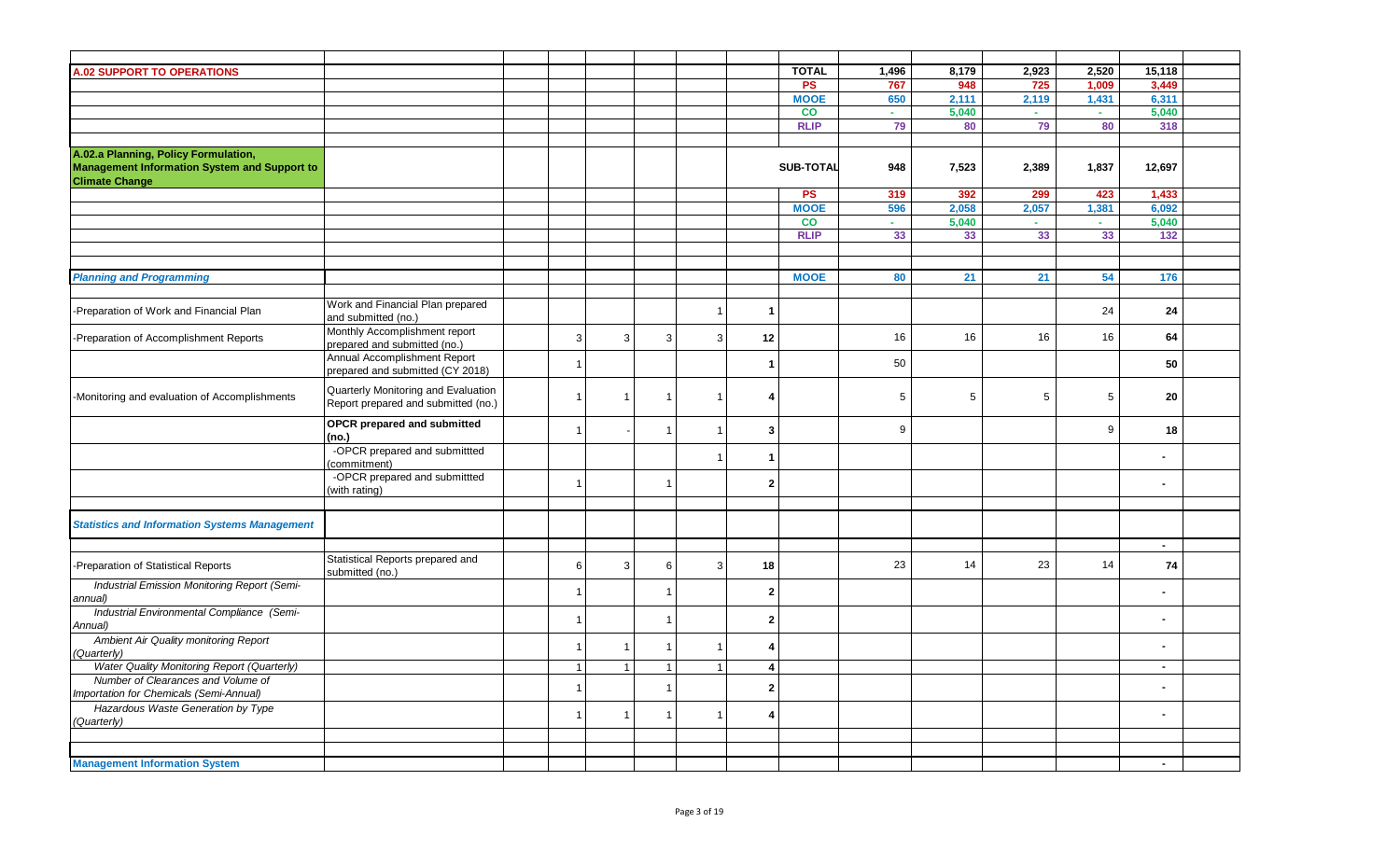|                                                                           |                                                    |                |                         |                |                |                         |       |        |                 |        | $\sim$ |  |
|---------------------------------------------------------------------------|----------------------------------------------------|----------------|-------------------------|----------------|----------------|-------------------------|-------|--------|-----------------|--------|--------|--|
| Server Resource Management                                                | Data Center established/managed<br>(no.)           | $\overline{1}$ |                         |                | $\overline{1}$ | -1                      |       |        |                 |        |        |  |
|                                                                           | Server Resource Monitoring                         |                |                         |                |                |                         |       |        |                 |        |        |  |
|                                                                           | Established (no).                                  |                |                         |                |                | -1                      |       | 50     |                 |        | 50     |  |
|                                                                           | servers Monitored/Managed (no)                     |                |                         | $\overline{2}$ | 2              | $\mathbf{2}$            |       |        | 100             | 100    | 200    |  |
|                                                                           | Servers Upgraded/deployed (no)                     |                |                         | $\mathbf{1}$   |                | $\mathbf{2}$            |       |        | 200             |        | 200    |  |
| Network and endpoint Management                                           | Network upgraded/maintained (n0)                   | $\overline{1}$ | $\overline{\mathbf{1}}$ | $\mathbf{1}$   | $\mathbf{1}$   | ×                       | 100   | 100    | 100             | 100    | 400    |  |
|                                                                           | Computers upgraded/deployed (no)                   |                |                         | 14             |                | 14                      |       |        | 800             |        | 800    |  |
|                                                                           | Endpoint Protectiondeployed (no)                   |                | 50                      |                |                | 50                      |       | 200    |                 |        | 200    |  |
|                                                                           | IT Assistance provided (no)                        |                | 3                       |                |                | $\overline{\mathbf{3}}$ |       | 1,000  |                 |        | 1,000  |  |
| Deployment of Active Directory                                            | Active Directory implemented (no)                  |                |                         | $\overline{1}$ |                | $\blacktriangleleft$    |       |        |                 |        |        |  |
|                                                                           | Computers Registered/Monitored<br>(no)             |                |                         |                | 40             | 40                      |       |        |                 | 200    | 200    |  |
| <b>ICT Resource Inventory</b>                                             | Database updated (no)                              | $\overline{1}$ | $\overline{1}$          | $\overline{1}$ | $\overline{1}$ | $\overline{1}$          |       |        |                 |        | $\sim$ |  |
|                                                                           |                                                    |                |                         |                |                |                         |       |        |                 |        |        |  |
| <b>Information Systems Management and Support</b>                         |                                                    |                |                         |                |                |                         |       |        |                 |        |        |  |
|                                                                           |                                                    |                |                         |                |                |                         |       |        |                 |        | $\sim$ |  |
| Operationalization of frontline services                                  | Online services<br>operationalized/managed (no)    | 15             | 15                      | 15             | 15             | 15                      | 65    | 65     | 65              | 65     | 260    |  |
|                                                                           | <b>Issues Resolved</b>                             |                |                         | 3              |                | 3                       |       |        |                 |        |        |  |
|                                                                           | Kiosk established (no)                             |                |                         | $\overline{2}$ |                | $\overline{2}$          |       |        | 200             |        | 200    |  |
|                                                                           | Users Assisted (no)                                |                |                         | 10             |                | 10 <sup>°</sup>         |       |        | $\overline{20}$ |        | 20     |  |
| Operationalization of Planning & Administrative<br><b>Support Systems</b> | Systems operationalized/managed<br>(no)            | $\overline{4}$ | $\overline{4}$          | 4              | $\overline{4}$ |                         | 58    | 58     | 58              | 58     | 232    |  |
|                                                                           | Issues Resolved (no)                               | 3              | 3                       | 3              | 3              | 12                      |       |        |                 |        |        |  |
| Deployment of Office 365                                                  | 0365 accounts deployed (no)                        |                | $\overline{20}$         |                |                | 20                      |       | 80.00  |                 |        | 80     |  |
| Records Digitization                                                      | Digital infrastructure<br>established/managed (no) | $\overline{1}$ | $\overline{\mathbf{1}}$ |                | $\mathbf{1}$   | $\mathbf{1}$            |       |        |                 |        |        |  |
|                                                                           | Documents Digitally Signed                         |                |                         |                |                |                         |       |        |                 |        |        |  |
| Information Systems Development                                           | Systems Developed (no)                             |                |                         |                | $\mathbf{1}$   | $\overline{1}$          |       |        |                 | 100    | 100    |  |
|                                                                           | websites updated/maintained (no)                   | $\overline{1}$ |                         |                | $\overline{1}$ | $\blacktriangleleft$    | 100   | 100    | 100             | 100    | 400    |  |
|                                                                           | <b>Transparency Seal Updated</b>                   | $\overline{1}$ | $\overline{1}$          | $\mathbf{1}$   | $\overline{1}$ | $\blacktriangleleft$    | 10.00 | 10.00  | 10.00           | 10.00  | 40     |  |
| Capacity Building/Recording                                               | Trainings conducted (no)                           |                | $\overline{2}$          | 2              | $\mathbf{1}$   | 5                       |       | 200.00 | 200.00          | 200.00 | 600    |  |
| Mapping and management of repository<br>systems/database                  |                                                    |                |                         |                |                |                         |       |        |                 |        |        |  |
| Repository systems management                                             | Repository systems<br>operationalized/support (no) | 3              | 3                       | 3              | 3              | 3                       |       |        |                 |        |        |  |
|                                                                           | Backup sets created (no)                           | 2              | $\overline{2}$          | $\overline{2}$ | 2              | $\overline{2}$          |       |        |                 |        |        |  |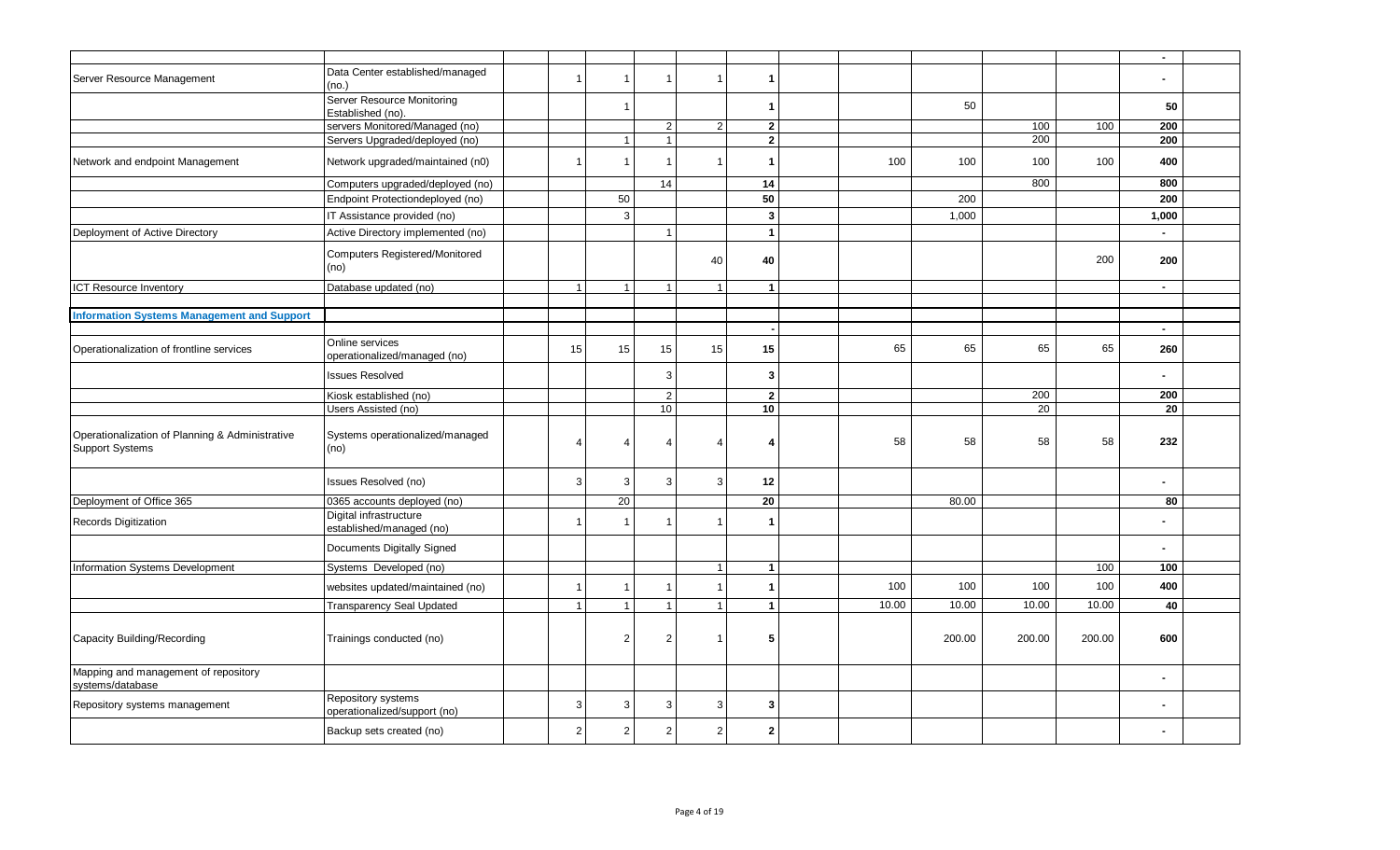| <b>GIS Mapping</b>                                                                                                                                    | GIS Shapefiles created/updated (no)                                                                                 | 9              | 9              | 9              | 9              | 9              |             | 100.00 | 100.00   | 100.00 | 100.00 | 400            |  |
|-------------------------------------------------------------------------------------------------------------------------------------------------------|---------------------------------------------------------------------------------------------------------------------|----------------|----------------|----------------|----------------|----------------|-------------|--------|----------|--------|--------|----------------|--|
| Compliance to MITHI Requirements                                                                                                                      |                                                                                                                     |                |                |                |                |                |             |        |          |        |        | $\sim$         |  |
| Updating of Info System Strategic Plan                                                                                                                | Reports Submitted (no)                                                                                              |                |                | 2              |                | $\overline{2}$ |             |        |          |        |        |                |  |
|                                                                                                                                                       |                                                                                                                     |                |                |                |                |                |             |        |          |        |        |                |  |
|                                                                                                                                                       |                                                                                                                     |                |                |                |                |                | co<br>CO    | a.     | 5,040.00 | A.     | A.     | 5,040          |  |
|                                                                                                                                                       | Office Equipment ICT                                                                                                |                |                |                |                |                |             |        | 40       |        |        | 40             |  |
|                                                                                                                                                       | ICT                                                                                                                 |                |                |                |                |                | co          |        | 5,000    |        |        | 5,000          |  |
|                                                                                                                                                       |                                                                                                                     |                |                |                |                |                |             |        |          |        |        | $\sim$         |  |
| <b>Climate Change</b>                                                                                                                                 |                                                                                                                     |                |                |                |                |                | <b>MOOE</b> |        |          |        | 220    | 220            |  |
| Implementation and promotion of the entity-level<br>GHG inventory and management to quantify and<br>report GHG emissions and removals                 |                                                                                                                     |                |                |                |                |                |             |        |          |        |        |                |  |
| Conduct of (EMB Regional Office) GHG Entity<br>Report                                                                                                 | GHG inventory report submitted and<br>maintained using prescribed<br>templates(no.)                                 |                |                |                | $\overline{1}$ | -1             |             |        |          |        | 40     | 40             |  |
| Conduct of training workshop on entity level GHG<br>inventory and management from ECP<br>implementation                                               | Documentation report of activity and<br>GHG inventory report from<br>stakeholders (such as ECPs)<br>submitted (no.) |                |                |                | $\mathbf{1}$   | L.             |             |        |          |        | 15     | 15             |  |
| Implementation of EO 174: Institutionalization of the<br>Philippine GHG inventory Management and reporting<br>system for IPPU and Waste Sectors       |                                                                                                                     |                |                |                |                |                |             |        |          |        |        |                |  |
| Conduct of sectoral consultation meetings to<br>establish GHG inventory database for th IPPU and<br>waste sectors                                     | Documentation report prepared and<br>submitted (no)                                                                 |                |                |                | $\overline{1}$ | -1             |             |        |          |        | 15     | 15             |  |
|                                                                                                                                                       | Database established/updated and<br>submitted (no)                                                                  | $\overline{1}$ | $\overline{1}$ | $\overline{1}$ | $\overline{1}$ | $\mathbf{1}$   |             |        |          |        | 10     | 10             |  |
| Development of models/pilot sites on climate change<br>adaptation practices highlighting climate and disaster<br>resilient ecosystems and communities |                                                                                                                     |                |                |                |                |                |             |        |          |        |        | $\blacksquare$ |  |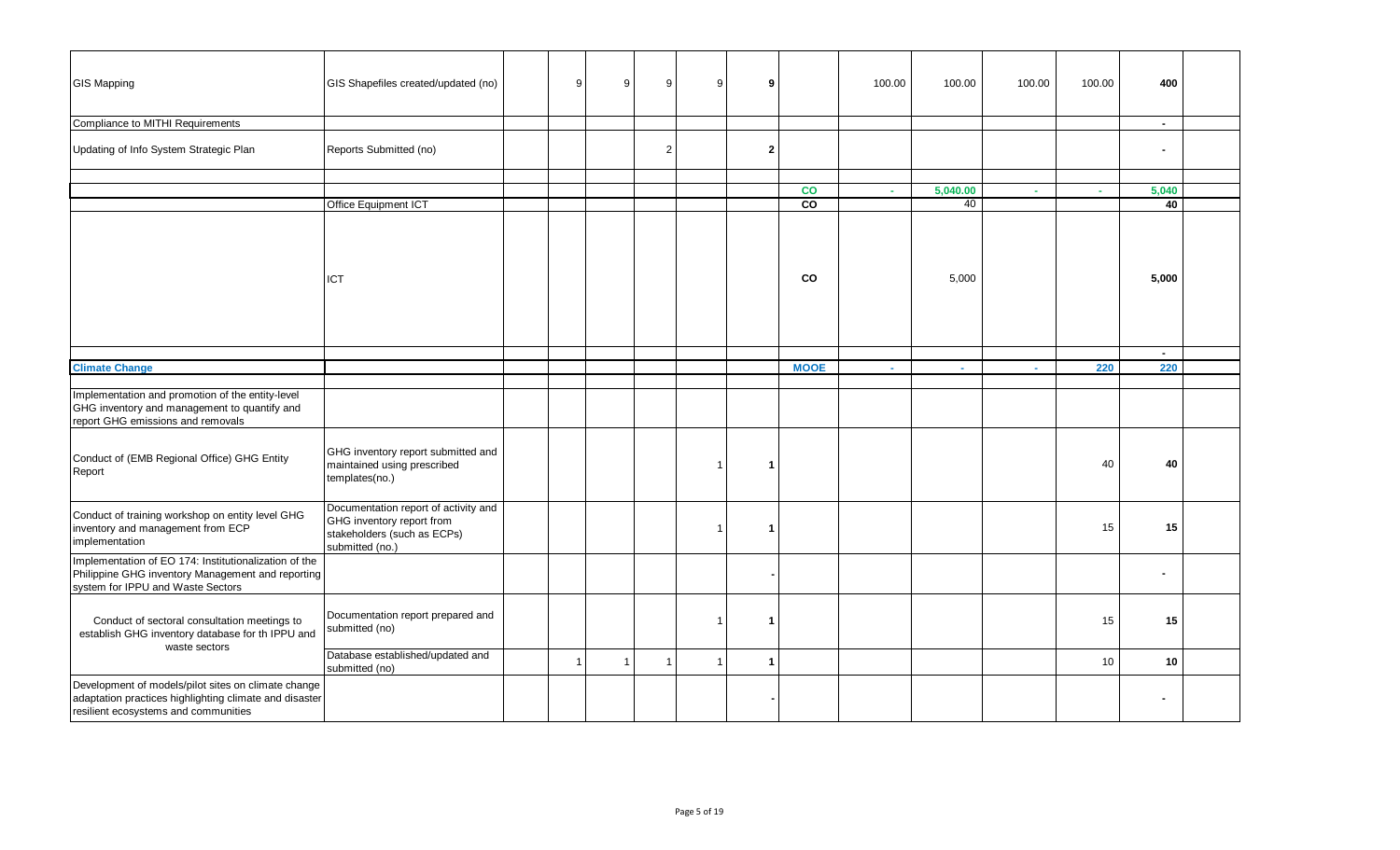| Conduct of project proposal writeshop/seminar with<br>Lus and stakeholders (i.e, academe, CSOs, govt,<br>agencies) using the ecosystem based approach in<br>developing potential model sites | Project Proposal Writeshop/Seminar<br>conducted with report submitted<br>(no.)                                                             |                           |                |                | $\mathbf 1$                          | -1                   |                   |                |                |                 | 40             | 40            |  |
|----------------------------------------------------------------------------------------------------------------------------------------------------------------------------------------------|--------------------------------------------------------------------------------------------------------------------------------------------|---------------------------|----------------|----------------|--------------------------------------|----------------------|-------------------|----------------|----------------|-----------------|----------------|---------------|--|
|                                                                                                                                                                                              | Model/pilot sies identified (with<br>profile and description                                                                               |                           |                |                | $\mathbf{1}$                         | -1                   |                   |                |                |                 | 15             | 15            |  |
| Documentation of existing local climate change<br>adaptation programs, measures or practices                                                                                                 | LGUs or stakeholders assisted (no)<br>Local climate change adaptation<br>programs, measures and practices<br>documented and submitted (no) |                           |                |                | $\blacktriangleleft$<br>$\mathbf{1}$ | $\mathbf{1}$<br>-1   |                   |                |                |                 | 15<br>45       | 15<br>45      |  |
| Operationalization of RA 9729 climate change act<br>(Section 15C)                                                                                                                            |                                                                                                                                            |                           |                |                |                                      |                      |                   |                |                |                 |                |               |  |
| Conduct inventory and review current CC information<br>system database                                                                                                                       | Inventory conducted and CC<br>information system and database<br>reviewed with report submitted (no.)                                      |                           |                |                | -1                                   | -1                   |                   |                |                |                 | 15             | 15            |  |
| Operationalization of Aricle 12 of the Paris<br>Agreement (Action for Lcimate Empowerment)                                                                                                   |                                                                                                                                            |                           |                |                |                                      |                      |                   |                |                |                 |                |               |  |
| Develop a communication plan on climate change for<br>PENROS/CENROS                                                                                                                          | Communication plan on climate<br>change drafted and submitted (nos)                                                                        |                           |                |                | $\overline{1}$                       | $\blacktriangleleft$ |                   |                |                |                 | 10             | 10            |  |
| <b>MANDATORIES (FIXED EXPENSES AND IMPOSITIONS)</b>                                                                                                                                          |                                                                                                                                            |                           |                |                |                                      |                      |                   |                |                |                 |                |               |  |
| <b>ORD</b><br><b>HRD Fund</b>                                                                                                                                                                |                                                                                                                                            |                           |                |                |                                      |                      |                   | 20<br>30       | 20<br>30       | 20<br>30        | 20<br>30       | 80<br>120     |  |
| GAD                                                                                                                                                                                          |                                                                                                                                            |                           |                |                |                                      |                      |                   | 10             | 10             | 10              | 10             | 40            |  |
| A.02.b Legal Services and Provision of<br><b>Secretariat Services to the Pollution</b><br><b>Adiudication Board</b>                                                                          |                                                                                                                                            |                           |                |                |                                      |                      | <b>TOTAL</b>      | 548            | 656            | 534             | 683            | 2,421         |  |
|                                                                                                                                                                                              |                                                                                                                                            |                           |                |                |                                      |                      | <b>PS</b>         | 448            | 556            | 426             | 586            | 2,016         |  |
|                                                                                                                                                                                              |                                                                                                                                            |                           |                |                |                                      |                      | <b>MOOE</b>       | 54             | 53             | 62              | 50             | 219           |  |
|                                                                                                                                                                                              |                                                                                                                                            |                           |                |                |                                      |                      | co<br><b>RLIP</b> | 46             | 47             | 46              | 47             | $\sim$<br>186 |  |
|                                                                                                                                                                                              |                                                                                                                                            |                           |                |                |                                      |                      |                   |                |                |                 |                |               |  |
|                                                                                                                                                                                              |                                                                                                                                            |                           |                |                |                                      |                      |                   |                |                |                 |                |               |  |
| Receiving and Acting on Complaints                                                                                                                                                           | Complaints acted upon (no.)                                                                                                                | 3                         | 3              | 3              | 3                                    | 12                   |                   | 3              | 3              | 3               | 3              | 12            |  |
| Reactivate inactive PAB Cases                                                                                                                                                                | PAB cases reactivated (no.)                                                                                                                |                           |                |                |                                      |                      |                   |                |                |                 |                | $\sim$        |  |
| Implementation/Execution of PAB                                                                                                                                                              | PAB orders/Resolutions Executed/                                                                                                           |                           |                |                |                                      | -1                   |                   |                |                | $\overline{5}$  |                | ${\bf 5}$     |  |
| Orders/Resolutions                                                                                                                                                                           | Implemented                                                                                                                                |                           |                |                |                                      |                      |                   |                |                |                 |                |               |  |
| Monitoring of Firms Compliance to PAB<br>Orders/Resolutions                                                                                                                                  | Firms monitored with report<br>submitted (no.)                                                                                             |                           |                |                |                                      |                      |                   |                |                | $5\overline{)}$ |                | ${\bf 5}$     |  |
|                                                                                                                                                                                              | Pollution Cases Elevated to PAB<br>(no.)                                                                                                   |                           |                |                |                                      |                      |                   |                |                |                 |                |               |  |
| <b>Issuance of Resolutions/orders</b>                                                                                                                                                        | Resolutions/orders issued (no.)                                                                                                            | 20                        | 20             | 15             | 20                                   | 75                   |                   | $\overline{2}$ | $\overline{2}$ | $\overline{2}$  | $\overline{2}$ | 8             |  |
| Review and assessment of monitoring/survey reports<br>prior to Issuance of Notice of Violations (NOVs)                                                                                       | NOVs/NAF Issued (no.)                                                                                                                      | 38                        | 44             | 42             | 26                                   | 150                  |                   |                |                |                 |                |               |  |
|                                                                                                                                                                                              | -RA 8749                                                                                                                                   | $\bf 8$                   | 8              | 6              | $\bf 8$                              | 30                   |                   | $\overline{7}$ | $\overline{7}$ | 6               | $\overline{7}$ | 27            |  |
|                                                                                                                                                                                              | -RA 9275                                                                                                                                   | $\ensuremath{\mathsf{3}}$ | $\overline{4}$ | $\overline{4}$ | $\overline{4}$                       | 15                   |                   | $\mathbf{3}$   | 3              | 3               | $\overline{3}$ | 12            |  |
|                                                                                                                                                                                              | -PD 1586                                                                                                                                   | 20                        | 25             | 26             | 10                                   | 81                   |                   | $\overline{8}$ | $\overline{8}$ | $\infty$        | $\overline{8}$ | 32            |  |
|                                                                                                                                                                                              | -RA 6969                                                                                                                                   | $\overline{5}$            | $\overline{4}$ | 6 <sup>1</sup> | $\overline{2}$                       | 17                   |                   | $\overline{4}$ | $\mathbf{3}$   | $\overline{4}$  | 3              | 14            |  |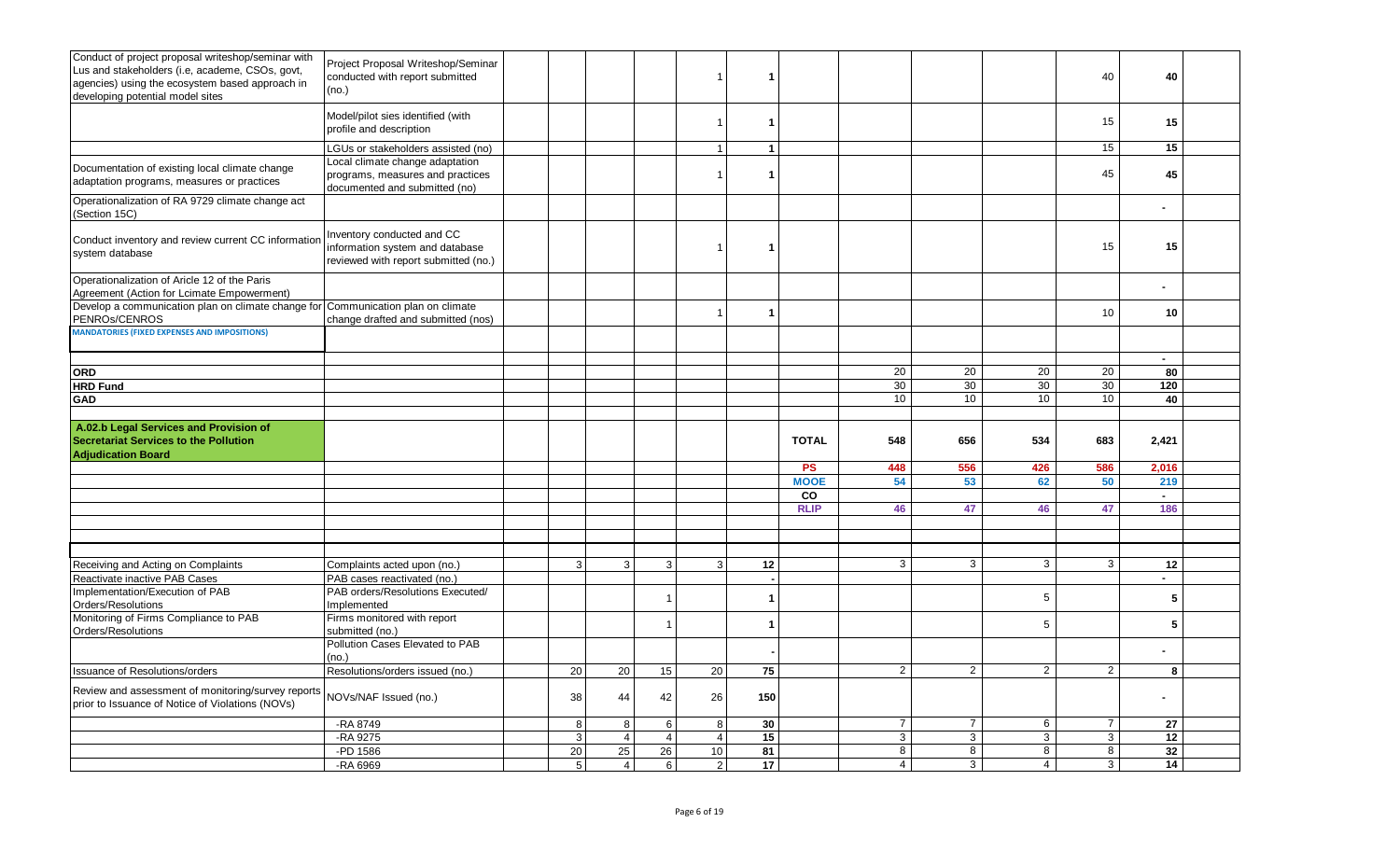|                                                                                        | - Toxic Chem                                 | $\mathbf{3}$   | $\overline{c}$ | $\mathbf{3}$   | $\mathbf{1}$ | 9                    |              | $\mathbf{3}$    | $\overline{2}$   | $\mathbf{3}$ | $\overline{1}$ | 9              |  |
|----------------------------------------------------------------------------------------|----------------------------------------------|----------------|----------------|----------------|--------------|----------------------|--------------|-----------------|------------------|--------------|----------------|----------------|--|
|                                                                                        | - Haz                                        | $\overline{2}$ | $\overline{2}$ | $\mathbf{3}$   | $\mathbf{1}$ | 8                    |              | $\overline{2}$  | $\overline{2}$   | $\mathbf{3}$ | $\mathbf{1}$   | 8              |  |
|                                                                                        | - RA 9003                                    | $\overline{2}$ | 3              |                | 2            | $\overline{7}$       |              | $\overline{2}$  | $\overline{3}$   |              | $\overline{2}$ | $\overline{7}$ |  |
|                                                                                        |                                              |                |                |                |              |                      |              |                 |                  |              |                |                |  |
| <b>MANDATORIES (FIXED EXPENSES AND</b><br><b>IMPOSITIONS)</b>                          |                                              |                |                |                |              |                      |              |                 |                  |              |                |                |  |
| <b>ORD Fund</b>                                                                        |                                              |                |                |                |              |                      |              | $\overline{20}$ | 20               | 20           | 20             | 80             |  |
|                                                                                        |                                              |                |                |                |              |                      |              |                 |                  |              |                |                |  |
|                                                                                        |                                              |                |                |                |              |                      |              |                 |                  |              |                |                |  |
| <b>A.03 OPERATIONS</b>                                                                 |                                              |                |                |                |              |                      | <b>TOTAL</b> | 22,093          | 21,378           | 19,365       | 14,681         | 77,517         |  |
| OO2: Clean and Healthy Environment<br>Sustained                                        |                                              |                |                |                |              |                      | <b>PS</b>    | 6,615           | 8,261            | 6,296        | 8,708          | 29,880         |  |
|                                                                                        |                                              |                |                |                |              |                      | <b>MOOE</b>  | 14,776          | 12,410           | 12,366       | 5,266          | 44,818         |  |
|                                                                                        |                                              |                |                |                |              |                      | CO           |                 |                  |              |                | $\sim$         |  |
|                                                                                        |                                              |                |                |                |              |                      | <b>RLIP</b>  | 702             | 707              | 703          | 707            | 2,819          |  |
|                                                                                        |                                              |                |                |                |              |                      |              |                 |                  |              |                | 1,300.00       |  |
|                                                                                        |                                              |                |                |                |              |                      |              |                 |                  |              |                |                |  |
| A.03.a Environmental Assessment & Protection<br>Program                                |                                              |                |                |                |              |                      | <b>TOTAL</b> | 2,541           | 3,142            | 2,628        | 3,887          | 12,198         |  |
|                                                                                        |                                              |                |                |                |              |                      | <b>PS</b>    | 1,897           | 2,358            | 1,792        | 2,494          | 8,541          |  |
|                                                                                        |                                              |                |                |                |              |                      | <b>MOOE</b>  | 444             | 581              | 636          | 1,190          | 2,851          |  |
|                                                                                        |                                              |                |                |                |              |                      | CO           |                 |                  |              |                | $\sim$         |  |
|                                                                                        |                                              |                |                |                |              |                      | <b>RLIP</b>  | 200             | 203              | 200          | 203            | 806            |  |
|                                                                                        |                                              |                |                |                |              |                      |              |                 |                  |              |                |                |  |
| A.03.a1 Environmental Pollution<br><b>Research</b>                                     |                                              |                |                |                |              |                      | <b>TOTAL</b> | 487.0           | 530.0            | 485.0        | 1,294.0        | 2,796.0        |  |
|                                                                                        |                                              |                |                |                |              |                      | <b>PS</b>    | 244             | 302              | 228          | 320            | 1,094.00       |  |
|                                                                                        |                                              |                |                |                |              |                      | <b>MOOE</b>  | 218.00          | 202.00           | 232.00       | 948.00         | 1,600.00       |  |
|                                                                                        |                                              |                |                |                |              |                      | CO           |                 |                  |              |                | $\sim$         |  |
|                                                                                        |                                              |                |                |                |              |                      | <b>RLIP</b>  | 25              | 26               | 25           | 26             | 102            |  |
|                                                                                        |                                              |                |                |                |              |                      |              |                 |                  |              |                |                |  |
| <b>Implementation of the Environmental Laboratory</b><br><b>Recognition(ELR)Scheme</b> |                                              |                |                |                |              |                      | <b>MOOE</b>  | 203             | 192              | 422          | 933            | 1,750          |  |
|                                                                                        |                                              |                |                |                |              |                      |              |                 |                  |              |                |                |  |
| -Laboratory Assessment (Level 2)                                                       | Laboratory assessed (no.)                    |                |                |                |              |                      |              |                 |                  |              |                |                |  |
| -Monitoring & Re-Assessment of Lab. (M/R)                                              | Lab. Monitored & Re-Assessed (no.)           |                |                |                |              |                      |              |                 |                  |              |                |                |  |
| Cross audit of EMB Labs                                                                | Laboratory assessed (no.)                    |                |                | $\overline{1}$ |              | $\mathbf{1}$         |              |                 |                  | 50           |                | 50             |  |
|                                                                                        | Report prepared (no)                         |                |                | $\overline{1}$ |              | $\blacktriangleleft$ |              |                 |                  |              |                | $\sim$         |  |
| Analysis of Samples                                                                    | Samples analyzed (no.)                       | 300            | 400            | 400            | 300          | 1,400                |              | 53              | 70               | 70           | 53             | 246            |  |
|                                                                                        | Determinations made (no.)                    | 3,000          | 4,000          | 4,000          | 3,000        | 14,000               |              | 150             | $\overline{122}$ | 122          | 150            | 544.00         |  |
| Attendance/Participation to<br>Training/Workshop/Proficiency Testing Exercises         |                                              |                | 6              | 13             | 32           | 51                   |              |                 |                  |              |                |                |  |
| Upgrading of Laboratory facilities (DAO 98-63 & ISO<br>17025)                          | Facilities upgraded (no.)                    |                |                |                |              |                      |              |                 |                  |              |                |                |  |
| Preparationof Quality System (QS)                                                      | QS documentation prepared (no)               |                |                | 10             |              | 10                   |              |                 |                  | 50           |                | 50             |  |
| Calibration/Maintenance of Laboratory equipment                                        | Lab equipment calibrated/maintained<br>(no.) |                |                |                | 20           | 20                   |              |                 |                  |              | 650            | 650            |  |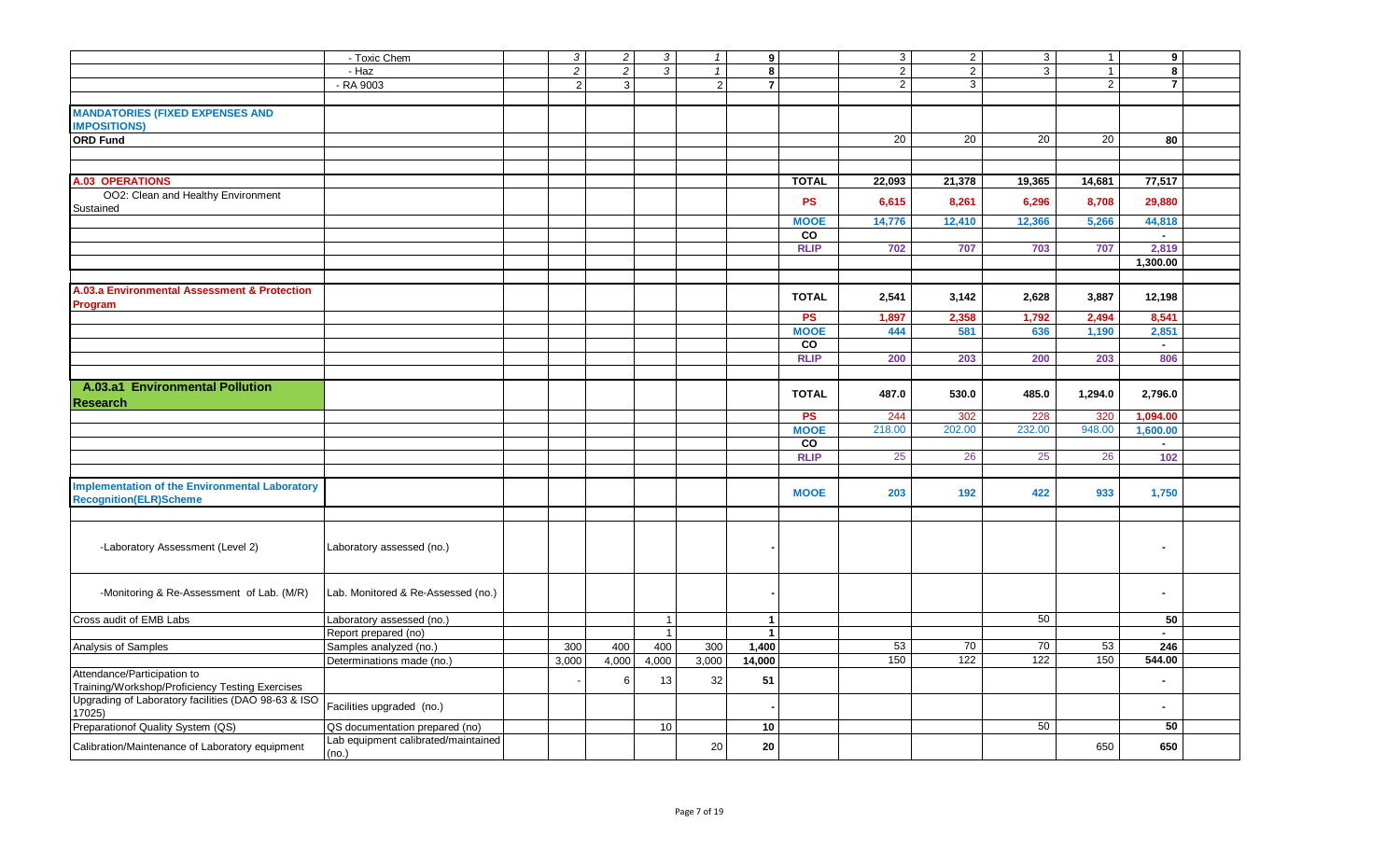| Establishment of analytical capability required for<br>environmental quality and compliance monitoring of<br>the region                                                                                                                                                                                         | Analytical capability of laboratory<br>strenghthened               |                |                         | $\mathbf{1}$            |                | L.             |                          |                 |                 | 100             |                 | 100             |  |
|-----------------------------------------------------------------------------------------------------------------------------------------------------------------------------------------------------------------------------------------------------------------------------------------------------------------|--------------------------------------------------------------------|----------------|-------------------------|-------------------------|----------------|----------------|--------------------------|-----------------|-----------------|-----------------|-----------------|-----------------|--|
|                                                                                                                                                                                                                                                                                                                 | Parameter/s established (no.)                                      | $\overline{1}$ | -1                      | $\mathbf 1$             | $\mathbf{1}$   | -1             |                          |                 |                 |                 |                 |                 |  |
| - Interlab comparison exercise (no)                                                                                                                                                                                                                                                                             | staff trained (no.)                                                |                | 3                       |                         |                | $\mathbf{3}$   |                          |                 |                 | 30              |                 | 30              |  |
| - Lab equipment calibration workshop (no)                                                                                                                                                                                                                                                                       | staff trained (no.)                                                |                |                         |                         | $\overline{2}$ | $\mathbf{2}$   |                          |                 |                 |                 | 30              | 30              |  |
| - Proficiency Testing Exercise / Parameters<br>participated (no.)                                                                                                                                                                                                                                               | parameters participated (no.)                                      |                |                         |                         | 10             | 10             |                          |                 |                 |                 | 50              | 50              |  |
| Training from other DENR offices and other agency                                                                                                                                                                                                                                                               | staff trained (no.)                                                |                | 3                       |                         |                | 3 <sup>1</sup> |                          |                 |                 | 100             |                 | 100             |  |
| <b>MANDATORIES (FIXED EXPENSES AND</b><br><b>IMPOSITIONS)</b>                                                                                                                                                                                                                                                   |                                                                    |                |                         |                         |                |                |                          |                 |                 |                 |                 |                 |  |
| ORD                                                                                                                                                                                                                                                                                                             |                                                                    |                |                         |                         |                |                |                          | $5\phantom{.0}$ | $5\phantom{.0}$ | $5\phantom{.0}$ | $5\phantom{.0}$ | 20              |  |
| <b>Secretarys Support Fund</b>                                                                                                                                                                                                                                                                                  |                                                                    |                |                         |                         |                |                |                          | 10              | 5               | 5               | 10              | 30 <sub>o</sub> |  |
|                                                                                                                                                                                                                                                                                                                 |                                                                    |                |                         |                         |                |                |                          |                 |                 |                 |                 |                 |  |
| A.03.a2 Environmental Education and Partnership Building                                                                                                                                                                                                                                                        |                                                                    |                |                         |                         |                |                |                          |                 |                 |                 |                 |                 |  |
|                                                                                                                                                                                                                                                                                                                 |                                                                    |                |                         |                         |                |                | <b>TOTAL</b>             | 304.00          | 486.00          | 338.00          | 406.00          | 1,534.00        |  |
|                                                                                                                                                                                                                                                                                                                 |                                                                    |                |                         |                         |                |                | <b>PS</b>                | 244             | 302             | 228             | 320             | 1,094           |  |
|                                                                                                                                                                                                                                                                                                                 |                                                                    |                |                         |                         |                |                | <b>MOOE</b><br><b>CO</b> | 35              | 158             | 85              | 60              | 338<br>$\sim$   |  |
|                                                                                                                                                                                                                                                                                                                 |                                                                    |                |                         |                         |                |                | <b>RLIP</b>              | 25              | 26              | 25              | 26              | 102             |  |
|                                                                                                                                                                                                                                                                                                                 |                                                                    |                |                         |                         |                |                |                          |                 |                 |                 |                 |                 |  |
| Implementation<br><b>National</b><br><b>of</b><br>the<br><b>Phased</b><br><b>Environmental Education Action Plan</b>                                                                                                                                                                                            |                                                                    |                |                         |                         |                |                |                          |                 |                 |                 |                 |                 |  |
| 1. Environmental Education in the Non-formal Sector                                                                                                                                                                                                                                                             | Multi-stakeholder Events conducted<br>with reports submitted (no.) | $\overline{1}$ | $\overline{2}$          |                         | $\overline{2}$ | 6              |                          | 10              | 80              | 10              | 25              | 125             |  |
| -Conduct of special events for the national<br>environmental celebrations (World Water Day, Earth<br>Day, Earth Month, Environment Month, National<br>Clean Up Month, International Lead Poisoning<br>Prevention Week, Clean Air Month, Climate Change<br>Consciousness Week, Environmental Awareness<br>Month) |                                                                    |                |                         |                         |                |                |                          |                 |                 |                 |                 |                 |  |
| - Production and dissemination of localized IEC<br><b>Materials</b>                                                                                                                                                                                                                                             | IEC materials prepared (no.)                                       | $\overline{1}$ | $\overline{\mathbf{1}}$ | $\overline{\mathbf{1}}$ |                | 3              |                          |                 |                 |                 |                 |                 |  |
|                                                                                                                                                                                                                                                                                                                 | Copies produced and disseminated<br>(no.)                          |                | 2,500                   |                         |                | 2,500          |                          |                 |                 |                 |                 |                 |  |
| 2. Environmental Education in the Formal Sector                                                                                                                                                                                                                                                                 |                                                                    |                |                         |                         |                |                |                          |                 |                 |                 |                 |                 |  |
| - Promotion and Strengthening of the Regional<br>Search for Sustainable and Eco-friendly Schools                                                                                                                                                                                                                | Trainings/IEC Campaigns conducted<br>(no.)                         |                |                         | 12                      |                | 12             |                          |                 |                 | 27              |                 | 27              |  |
|                                                                                                                                                                                                                                                                                                                 | No. of New Schools mentored<br>towards eco-friendliness (no.)      | 6              | 6                       |                         |                | 12             |                          |                 |                 |                 |                 |                 |  |
| 3. Networking, Collaboration and Communication                                                                                                                                                                                                                                                                  |                                                                    |                |                         |                         |                |                |                          |                 |                 |                 |                 |                 |  |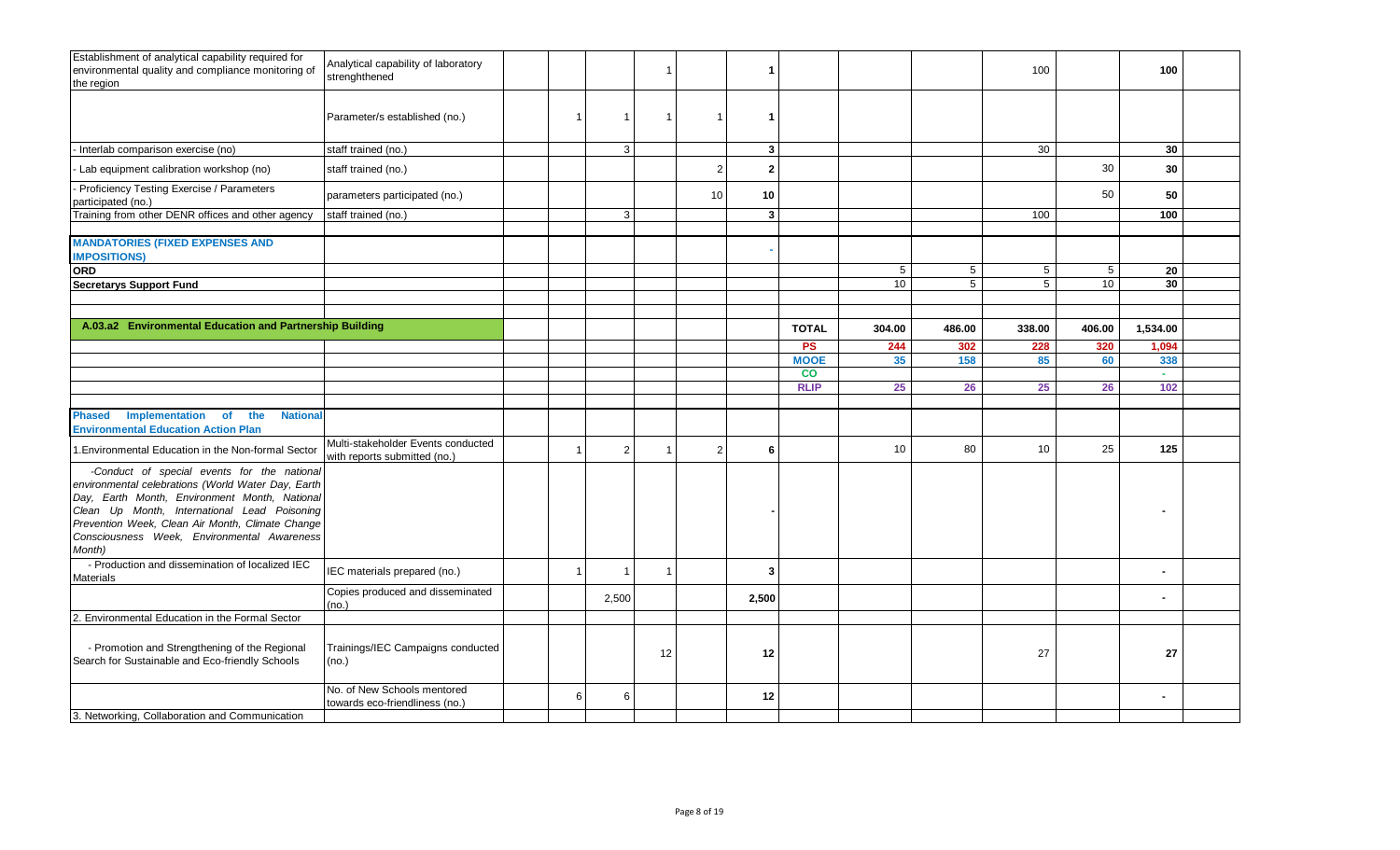| -Convening of Regional Inter-Agency Commitee on<br>Environmental Education (RA 9512) with DepEd,<br>CHED, TESDA, strategic educators' networks, and<br>other member-institutions of RA 9512 | Partnership Meetings Conducted<br>with DepEd, CHED, TESDA,<br>strategic educator's networks, and<br>other member-institutions of R.A<br>5912 (no.) |                |                |    |                |                |                   |          | 5        |          | 5        | 10            |  |
|---------------------------------------------------------------------------------------------------------------------------------------------------------------------------------------------|----------------------------------------------------------------------------------------------------------------------------------------------------|----------------|----------------|----|----------------|----------------|-------------------|----------|----------|----------|----------|---------------|--|
| -Strengthened Engagement of Private Sector in<br>Youth Involvement in Environmental Protection                                                                                              | Youth programs conducted (no)                                                                                                                      |                | $\overline{2}$ | 2  |                |                |                   |          | 15       | 15       |          | 30            |  |
|                                                                                                                                                                                             | Partnership meetings conducted with<br>private sector (no.)                                                                                        |                |                |    |                | $\overline{2}$ |                   |          | 8        | 8        |          | 16            |  |
| -Conduct of radio/TV programs/guestings                                                                                                                                                     | Radio/tv programs/guestings<br>conducted (no.)                                                                                                     | $\overline{2}$ | 3              |    | $\overline{2}$ | 10             |                   | 25       | 25       | 25       | 25       | 100           |  |
| -Submission of photo releases to EMB Central<br>Office for EMB Website                                                                                                                      | Photo releases submitted (no.)                                                                                                                     | 6              | 6              |    | 6              | 24             |                   |          |          |          |          |               |  |
| -Updating and Maintenance of Regional Facebook Regional Facebook page<br>Page                                                                                                               | maintained/updated (no.)                                                                                                                           |                |                |    |                | -1             |                   |          |          |          |          |               |  |
| 4. Preparation of Annual Regional State of Brown<br><b>Environment Report</b>                                                                                                               | 2018 Regional State of Brown<br>Environment Report prepared and<br>submitted (no.)                                                                 |                |                |    |                |                |                   |          | 25       |          |          | 25            |  |
| Documentation and Compilation of Good<br>5.<br>Environmental Practices of Schools and LGUs                                                                                                  | Articles good environmental<br>practices of schools and LGUs<br>documented and compiled (no.)                                                      |                |                |    | 3              |                |                   |          |          |          | 5        | 5             |  |
| 6. Conduct of communication evaluation of IEC<br>intervention                                                                                                                               | Accomplished survey forms<br>submitted with statistical tabulation<br>(no)                                                                         | 30             | 50             | 35 | 35             | 150            |                   |          |          |          |          |               |  |
| 7. Conduct of School and LGU Caravan<br>(Presentation of best practices of Schools and LGUs Caravan conducted (no.)<br>for replication)                                                     |                                                                                                                                                    |                | $\overline{2}$ |    |                |                |                   |          | 100      | 100      |          | 200           |  |
| 8. Conduct of Orientation on Environmental Laws to<br>PENROs/CENROs                                                                                                                         | PENROs/CENROs oriented (no.)                                                                                                                       |                |                |    |                | $\mathbf{2}$   |                   |          | 50       | 50       |          | 100           |  |
|                                                                                                                                                                                             |                                                                                                                                                    |                |                |    |                |                |                   |          |          |          |          |               |  |
|                                                                                                                                                                                             |                                                                                                                                                    |                |                |    |                |                |                   |          |          |          |          | $\sim$        |  |
|                                                                                                                                                                                             |                                                                                                                                                    |                |                |    |                |                |                   |          |          |          |          |               |  |
| A.03.a3 Environmental Impact Assessment                                                                                                                                                     |                                                                                                                                                    |                |                |    |                |                | <b>TOTAL</b>      | 1,750.00 | 2,126.00 | 1,805.00 | 2,187.00 | 7,868.00      |  |
|                                                                                                                                                                                             |                                                                                                                                                    |                |                |    |                |                | <b>PS</b>         | 1,409    | 1,754    | 1,336    | 1,854    | 6,353         |  |
|                                                                                                                                                                                             |                                                                                                                                                    |                |                |    |                |                | <b>MOOE</b><br>CO | 191      | 221      | 319      | 182      | 913<br>$\sim$ |  |
|                                                                                                                                                                                             |                                                                                                                                                    |                |                |    |                |                | <b>RLIP</b>       | 150      | 151      | 150      | 151      | 602           |  |
|                                                                                                                                                                                             |                                                                                                                                                    |                |                |    |                |                |                   |          |          |          |          |               |  |
| <b>CLEARANCE AND PERMITTING</b>                                                                                                                                                             |                                                                                                                                                    |                |                |    |                |                |                   |          |          |          |          |               |  |
|                                                                                                                                                                                             |                                                                                                                                                    |                |                |    |                |                |                   |          |          |          |          |               |  |
| <b>Issuance of ECC</b>                                                                                                                                                                      | ECC issued (no.)                                                                                                                                   | 35             | 45             | 35 | 45             | 160            |                   | 85       | 97       | 97       | 85       | 364           |  |
|                                                                                                                                                                                             | $-ECC$                                                                                                                                             | 35             | 45             | 35 | 45             | 160            |                   | 45       | 52       | 52       | 45       | 194           |  |
|                                                                                                                                                                                             | - ERF                                                                                                                                              | 5              | 5              | 5  | 5              |                |                   |          |          |          |          | $\sim$        |  |
|                                                                                                                                                                                             | CNC issued (no.)                                                                                                                                   | 45             | 60             | 60 | 45             | 210            |                   | 40       | 45       | 45       | 40       | 170           |  |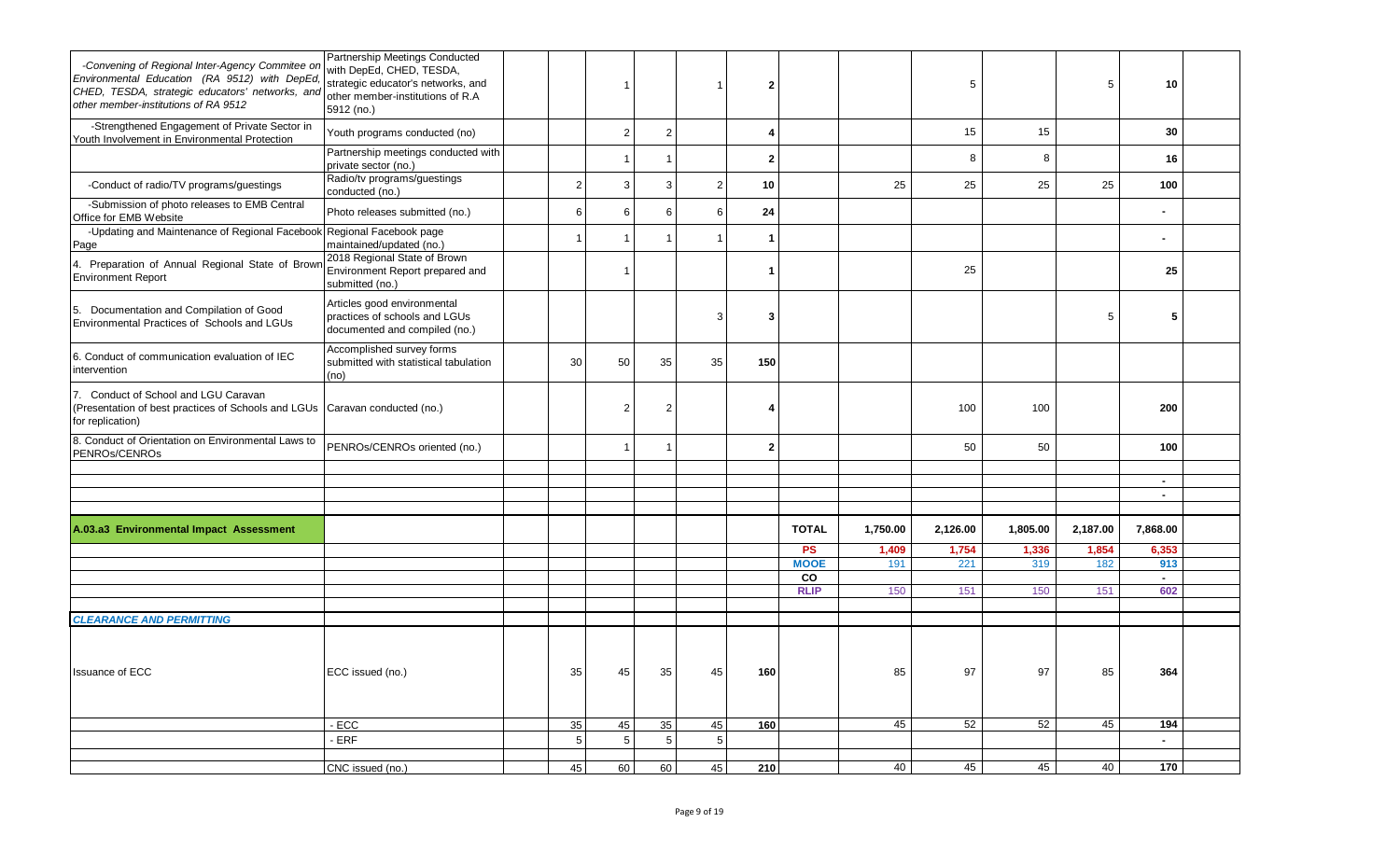| 45<br>60<br>40<br>45<br>40<br>- Fund 101<br>45<br>60<br>45<br>210<br>170<br>ERF<br>$10$<br>10<br>10<br>10<br>Implementation of Regional Registry System for EIA EIA Preparers/ reviewers registered<br>$\mathbf{1}$<br>-1<br>$\blacksquare$<br>$\overline{\phantom{a}}$<br>preparers and reviewers<br>(no.)<br>Identification/Survey of projects operating without<br>Projects surveyed with reports<br>6<br>5<br>10<br>10<br>5<br>6<br>12<br>12<br>36<br>30<br>submitted (no.)<br><b>ECC</b><br><b>MONITORING AND ENFORCEMENT</b><br>Monitoring of ECC Projects in compliance with ECC<br><b>ECPs monitored with reports</b><br>$\sqrt{5}$<br>10<br>10<br>$\sqrt{5}$<br>30<br>10<br>10<br>6<br>32<br>6<br>conditions and EMP<br>submitted (no.)<br>$5\phantom{.0}$<br>6<br>10<br>10 <sup>1</sup><br>6<br>32<br>- Fund 101<br>$\sqrt{3}$<br>$\sqrt{5}$<br>$\sqrt{3}$<br>16<br>ERF<br>$\sqrt{2}$<br>$\sqrt{5}$<br>$5\phantom{.}$<br>$\overline{2}$<br>14<br>$\sim$<br>Non-ECPs monitored with reports<br>26<br>30<br>28<br>57<br>56<br>30<br>Validation of ECPs<br>108<br>108<br>329<br>224<br>submitted (no.)<br>58<br>56<br>60<br>60<br>48<br>- Fund 101<br>32<br>58<br>31<br>179<br>224<br>- ERF<br>25<br>50<br>50<br>25<br>150<br>$\sim$<br>EIS Based Non-ECP monitored with<br>report submitted (no) |
|----------------------------------------------------------------------------------------------------------------------------------------------------------------------------------------------------------------------------------------------------------------------------------------------------------------------------------------------------------------------------------------------------------------------------------------------------------------------------------------------------------------------------------------------------------------------------------------------------------------------------------------------------------------------------------------------------------------------------------------------------------------------------------------------------------------------------------------------------------------------------------------------------------------------------------------------------------------------------------------------------------------------------------------------------------------------------------------------------------------------------------------------------------------------------------------------------------------------------------------------------------------------------------------------------------|
|                                                                                                                                                                                                                                                                                                                                                                                                                                                                                                                                                                                                                                                                                                                                                                                                                                                                                                                                                                                                                                                                                                                                                                                                                                                                                                          |
|                                                                                                                                                                                                                                                                                                                                                                                                                                                                                                                                                                                                                                                                                                                                                                                                                                                                                                                                                                                                                                                                                                                                                                                                                                                                                                          |
|                                                                                                                                                                                                                                                                                                                                                                                                                                                                                                                                                                                                                                                                                                                                                                                                                                                                                                                                                                                                                                                                                                                                                                                                                                                                                                          |
|                                                                                                                                                                                                                                                                                                                                                                                                                                                                                                                                                                                                                                                                                                                                                                                                                                                                                                                                                                                                                                                                                                                                                                                                                                                                                                          |
|                                                                                                                                                                                                                                                                                                                                                                                                                                                                                                                                                                                                                                                                                                                                                                                                                                                                                                                                                                                                                                                                                                                                                                                                                                                                                                          |
|                                                                                                                                                                                                                                                                                                                                                                                                                                                                                                                                                                                                                                                                                                                                                                                                                                                                                                                                                                                                                                                                                                                                                                                                                                                                                                          |
|                                                                                                                                                                                                                                                                                                                                                                                                                                                                                                                                                                                                                                                                                                                                                                                                                                                                                                                                                                                                                                                                                                                                                                                                                                                                                                          |
|                                                                                                                                                                                                                                                                                                                                                                                                                                                                                                                                                                                                                                                                                                                                                                                                                                                                                                                                                                                                                                                                                                                                                                                                                                                                                                          |
|                                                                                                                                                                                                                                                                                                                                                                                                                                                                                                                                                                                                                                                                                                                                                                                                                                                                                                                                                                                                                                                                                                                                                                                                                                                                                                          |
|                                                                                                                                                                                                                                                                                                                                                                                                                                                                                                                                                                                                                                                                                                                                                                                                                                                                                                                                                                                                                                                                                                                                                                                                                                                                                                          |
|                                                                                                                                                                                                                                                                                                                                                                                                                                                                                                                                                                                                                                                                                                                                                                                                                                                                                                                                                                                                                                                                                                                                                                                                                                                                                                          |
|                                                                                                                                                                                                                                                                                                                                                                                                                                                                                                                                                                                                                                                                                                                                                                                                                                                                                                                                                                                                                                                                                                                                                                                                                                                                                                          |
|                                                                                                                                                                                                                                                                                                                                                                                                                                                                                                                                                                                                                                                                                                                                                                                                                                                                                                                                                                                                                                                                                                                                                                                                                                                                                                          |
|                                                                                                                                                                                                                                                                                                                                                                                                                                                                                                                                                                                                                                                                                                                                                                                                                                                                                                                                                                                                                                                                                                                                                                                                                                                                                                          |
|                                                                                                                                                                                                                                                                                                                                                                                                                                                                                                                                                                                                                                                                                                                                                                                                                                                                                                                                                                                                                                                                                                                                                                                                                                                                                                          |
|                                                                                                                                                                                                                                                                                                                                                                                                                                                                                                                                                                                                                                                                                                                                                                                                                                                                                                                                                                                                                                                                                                                                                                                                                                                                                                          |
|                                                                                                                                                                                                                                                                                                                                                                                                                                                                                                                                                                                                                                                                                                                                                                                                                                                                                                                                                                                                                                                                                                                                                                                                                                                                                                          |
|                                                                                                                                                                                                                                                                                                                                                                                                                                                                                                                                                                                                                                                                                                                                                                                                                                                                                                                                                                                                                                                                                                                                                                                                                                                                                                          |
|                                                                                                                                                                                                                                                                                                                                                                                                                                                                                                                                                                                                                                                                                                                                                                                                                                                                                                                                                                                                                                                                                                                                                                                                                                                                                                          |
|                                                                                                                                                                                                                                                                                                                                                                                                                                                                                                                                                                                                                                                                                                                                                                                                                                                                                                                                                                                                                                                                                                                                                                                                                                                                                                          |
| ECPs validated with report submitted                                                                                                                                                                                                                                                                                                                                                                                                                                                                                                                                                                                                                                                                                                                                                                                                                                                                                                                                                                                                                                                                                                                                                                                                                                                                     |
| 5<br>10<br>10<br>5<br>30<br>30<br>30<br>30<br>20<br>110                                                                                                                                                                                                                                                                                                                                                                                                                                                                                                                                                                                                                                                                                                                                                                                                                                                                                                                                                                                                                                                                                                                                                                                                                                                  |
| (no)                                                                                                                                                                                                                                                                                                                                                                                                                                                                                                                                                                                                                                                                                                                                                                                                                                                                                                                                                                                                                                                                                                                                                                                                                                                                                                     |
| CNC validated with report submitted                                                                                                                                                                                                                                                                                                                                                                                                                                                                                                                                                                                                                                                                                                                                                                                                                                                                                                                                                                                                                                                                                                                                                                                                                                                                      |
| Validation of CNC<br>5<br>10<br>5<br>29<br>5<br>10<br>10 <sup>°</sup><br>5<br>30<br>9                                                                                                                                                                                                                                                                                                                                                                                                                                                                                                                                                                                                                                                                                                                                                                                                                                                                                                                                                                                                                                                                                                                                                                                                                    |
| (no)                                                                                                                                                                                                                                                                                                                                                                                                                                                                                                                                                                                                                                                                                                                                                                                                                                                                                                                                                                                                                                                                                                                                                                                                                                                                                                     |
|                                                                                                                                                                                                                                                                                                                                                                                                                                                                                                                                                                                                                                                                                                                                                                                                                                                                                                                                                                                                                                                                                                                                                                                                                                                                                                          |
| <b>SUPPORT ACTIVITIES</b>                                                                                                                                                                                                                                                                                                                                                                                                                                                                                                                                                                                                                                                                                                                                                                                                                                                                                                                                                                                                                                                                                                                                                                                                                                                                                |
| Stakeholders trained (no.)                                                                                                                                                                                                                                                                                                                                                                                                                                                                                                                                                                                                                                                                                                                                                                                                                                                                                                                                                                                                                                                                                                                                                                                                                                                                               |
| Orientation on EIA Stakeholders<br>(EIA reviewers, LGUs and other<br>98<br>98<br>$\mathbf{1}$<br>-1                                                                                                                                                                                                                                                                                                                                                                                                                                                                                                                                                                                                                                                                                                                                                                                                                                                                                                                                                                                                                                                                                                                                                                                                      |
| concerned stakeholders)                                                                                                                                                                                                                                                                                                                                                                                                                                                                                                                                                                                                                                                                                                                                                                                                                                                                                                                                                                                                                                                                                                                                                                                                                                                                                  |
| EIA-IS database updated<br>$\overline{2}$<br>$\overline{2}$<br>Updating of EIA database<br>$\mathbf{1}$<br>2<br>$\overline{2}$<br>8<br>$\overline{1}$<br>$\overline{1}$<br>$\mathbf{1}$<br>$\overline{1}$                                                                                                                                                                                                                                                                                                                                                                                                                                                                                                                                                                                                                                                                                                                                                                                                                                                                                                                                                                                                                                                                                                |
| Annual Report prepared and<br>Preparation of EIA Annual Report<br>$\mathbf{1}$<br>$\overline{1}$<br>-1                                                                                                                                                                                                                                                                                                                                                                                                                                                                                                                                                                                                                                                                                                                                                                                                                                                                                                                                                                                                                                                                                                                                                                                                   |
| submitted (no.)                                                                                                                                                                                                                                                                                                                                                                                                                                                                                                                                                                                                                                                                                                                                                                                                                                                                                                                                                                                                                                                                                                                                                                                                                                                                                          |
|                                                                                                                                                                                                                                                                                                                                                                                                                                                                                                                                                                                                                                                                                                                                                                                                                                                                                                                                                                                                                                                                                                                                                                                                                                                                                                          |
| <b>MANDATORIES (FIXED EXPENSES AND</b>                                                                                                                                                                                                                                                                                                                                                                                                                                                                                                                                                                                                                                                                                                                                                                                                                                                                                                                                                                                                                                                                                                                                                                                                                                                                   |
| <b>IMPOSITIONS)</b>                                                                                                                                                                                                                                                                                                                                                                                                                                                                                                                                                                                                                                                                                                                                                                                                                                                                                                                                                                                                                                                                                                                                                                                                                                                                                      |
| Monitoring & Evaluation (3% of MOOE EIA)<br>10<br>10<br>10 <sup>1</sup><br>10<br>40                                                                                                                                                                                                                                                                                                                                                                                                                                                                                                                                                                                                                                                                                                                                                                                                                                                                                                                                                                                                                                                                                                                                                                                                                      |
| 10<br>10<br>$\overline{10}$<br>10<br><b>HRD Fund</b><br>40                                                                                                                                                                                                                                                                                                                                                                                                                                                                                                                                                                                                                                                                                                                                                                                                                                                                                                                                                                                                                                                                                                                                                                                                                                               |
| 10<br>10<br>10 <sup>1</sup><br>10 <sup>1</sup><br>40<br>Senior Citizen/PWD/Youth                                                                                                                                                                                                                                                                                                                                                                                                                                                                                                                                                                                                                                                                                                                                                                                                                                                                                                                                                                                                                                                                                                                                                                                                                         |
|                                                                                                                                                                                                                                                                                                                                                                                                                                                                                                                                                                                                                                                                                                                                                                                                                                                                                                                                                                                                                                                                                                                                                                                                                                                                                                          |
|                                                                                                                                                                                                                                                                                                                                                                                                                                                                                                                                                                                                                                                                                                                                                                                                                                                                                                                                                                                                                                                                                                                                                                                                                                                                                                          |
| 19,552.00<br>A.03.b Environmental Regulations and Pollution Control<br><b>TOTAL</b><br>18,236.00<br>16,737.00<br>10,794.00<br>65,319.00                                                                                                                                                                                                                                                                                                                                                                                                                                                                                                                                                                                                                                                                                                                                                                                                                                                                                                                                                                                                                                                                                                                                                                  |
| <b>PS</b><br>4,718<br>5,903<br>4,504<br>6,214<br>21,339                                                                                                                                                                                                                                                                                                                                                                                                                                                                                                                                                                                                                                                                                                                                                                                                                                                                                                                                                                                                                                                                                                                                                                                                                                                  |
| <b>MOOE</b><br>14,332<br>11,829<br>11,730<br>4,076<br>41,967                                                                                                                                                                                                                                                                                                                                                                                                                                                                                                                                                                                                                                                                                                                                                                                                                                                                                                                                                                                                                                                                                                                                                                                                                                             |
| CO<br>$\sim$                                                                                                                                                                                                                                                                                                                                                                                                                                                                                                                                                                                                                                                                                                                                                                                                                                                                                                                                                                                                                                                                                                                                                                                                                                                                                             |
| 2,013<br><b>RLIP</b><br>502<br>504<br>503<br>504                                                                                                                                                                                                                                                                                                                                                                                                                                                                                                                                                                                                                                                                                                                                                                                                                                                                                                                                                                                                                                                                                                                                                                                                                                                         |
| 675.00<br>625.00<br>1,300.00                                                                                                                                                                                                                                                                                                                                                                                                                                                                                                                                                                                                                                                                                                                                                                                                                                                                                                                                                                                                                                                                                                                                                                                                                                                                             |
|                                                                                                                                                                                                                                                                                                                                                                                                                                                                                                                                                                                                                                                                                                                                                                                                                                                                                                                                                                                                                                                                                                                                                                                                                                                                                                          |
|                                                                                                                                                                                                                                                                                                                                                                                                                                                                                                                                                                                                                                                                                                                                                                                                                                                                                                                                                                                                                                                                                                                                                                                                                                                                                                          |
| A.03.b1 Implementation of Clean Air Regulations<br><b>TOTAL</b><br>2,909.00<br>3,433.00<br>2,950.00<br>4,362.00<br>13,654.00                                                                                                                                                                                                                                                                                                                                                                                                                                                                                                                                                                                                                                                                                                                                                                                                                                                                                                                                                                                                                                                                                                                                                                             |
| <b>PS</b><br>2,076<br>2,590<br>1,986<br>2,720<br>9,372                                                                                                                                                                                                                                                                                                                                                                                                                                                                                                                                                                                                                                                                                                                                                                                                                                                                                                                                                                                                                                                                                                                                                                                                                                                   |
| <b>MOOE</b><br>3,409<br>615<br>625<br>745<br>1,424                                                                                                                                                                                                                                                                                                                                                                                                                                                                                                                                                                                                                                                                                                                                                                                                                                                                                                                                                                                                                                                                                                                                                                                                                                                       |
| CO<br>$\sim$                                                                                                                                                                                                                                                                                                                                                                                                                                                                                                                                                                                                                                                                                                                                                                                                                                                                                                                                                                                                                                                                                                                                                                                                                                                                                             |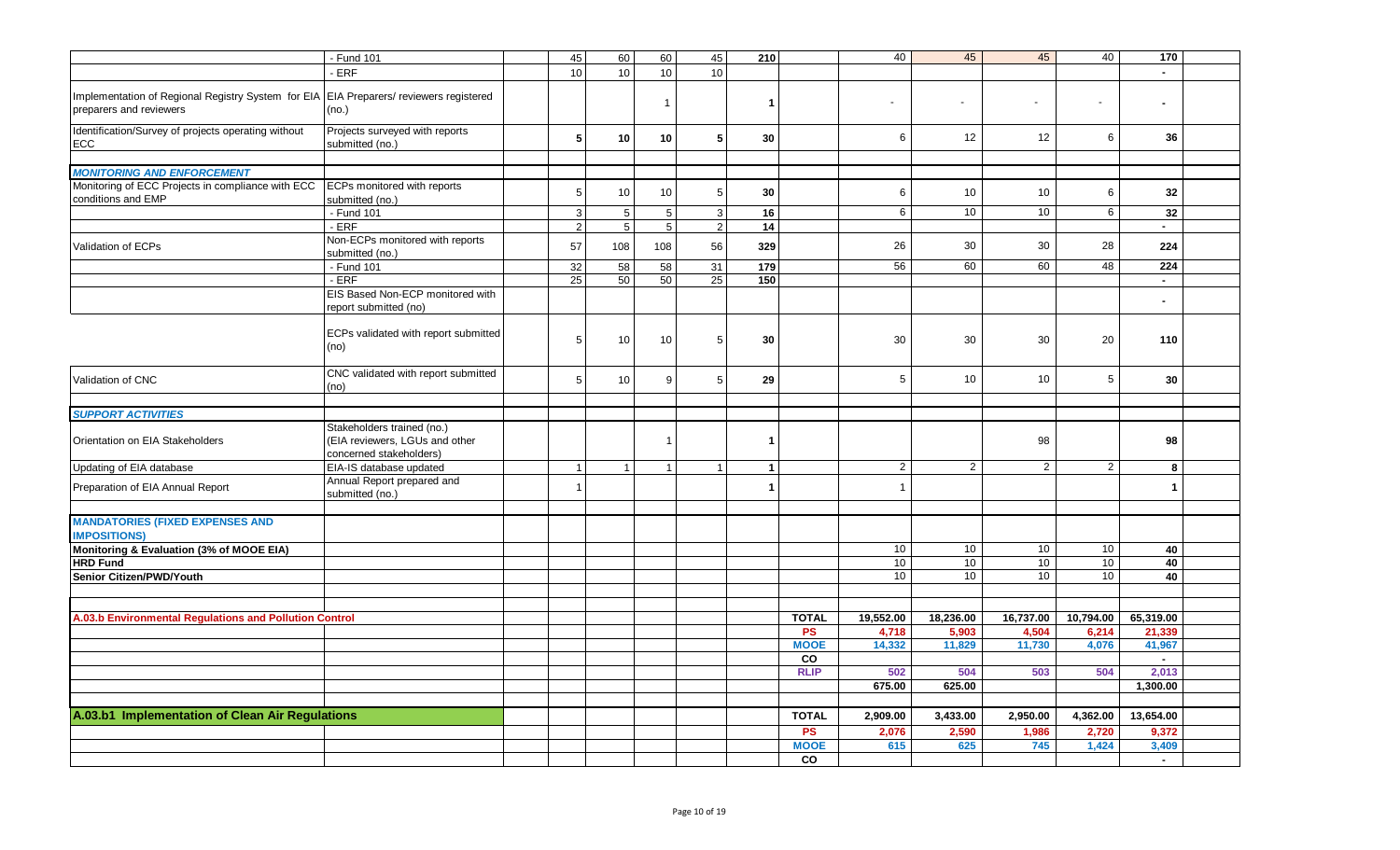|                                                       |                                      |                 |                         |                 |                       |                         | <b>RLIP</b> | 218          | 218          | 219            | 218          | 873                     |  |
|-------------------------------------------------------|--------------------------------------|-----------------|-------------------------|-----------------|-----------------------|-------------------------|-------------|--------------|--------------|----------------|--------------|-------------------------|--|
|                                                       |                                      |                 |                         |                 |                       |                         |             |              |              |                |              |                         |  |
| <b>CLEARANCE AND PERMITTING</b>                       |                                      |                 |                         |                 |                       |                         |             |              |              |                |              |                         |  |
| Issuance of Permit to Operate                         | Permit To Operate Issued (no.)       | 60 <sup>1</sup> | 60                      | 60              | 55                    | 235                     |             | 60           | 60           | 60             | 60           | 240                     |  |
|                                                       | -New                                 | 40              | 40                      | 40              | 35                    | 155                     |             | 40           | 40           | 40             | 40           | 160                     |  |
|                                                       |                                      | 20              |                         | 20              | 20                    | 80                      |             | 20           | 20           | 20             | 20           | 80                      |  |
|                                                       | -Renewal                             |                 | 20                      |                 |                       |                         |             |              |              |                |              |                         |  |
|                                                       |                                      |                 |                         |                 |                       |                         |             |              |              |                |              |                         |  |
| Evaluation and Approval of Test Plan                  | Test Plan evaluated and approved     | $\mathbf{3}$    | $\sqrt{5}$              | $5\phantom{.0}$ | $\overline{2}$        | 15                      |             | 28           | 30           | 30             | 27           | 115                     |  |
|                                                       | (no)                                 |                 |                         |                 |                       |                         |             |              |              |                |              |                         |  |
| Identification/survey of established firms/industries | Firms surveyed with reports          |                 |                         |                 |                       |                         |             |              |              |                |              |                         |  |
| and commercial establishments operating without       | submitted (no)                       | 10              | 15                      | 15              | 13                    | 53                      |             | 60           | 62           | 62             | 68           | 252                     |  |
| permits                                               |                                      |                 |                         |                 |                       |                         |             |              |              |                |              |                         |  |
| Updating of Industrial Database                       | Database updated (no)                | $\overline{1}$  | $\overline{1}$          | $\mathbf{1}$    | $\mathbf{1}$          | $\overline{1}$          |             |              |              |                |              | $\sim$                  |  |
| <b>Updating of Emission Inventory</b>                 | Emission Inventory (no.)             | $\overline{1}$  | $\overline{1}$          | $\mathbf{1}$    | $\overline{1}$        | $\mathbf{1}$            |             |              |              |                |              | $\sim$                  |  |
|                                                       | Emission Inventory within airshed    |                 |                         |                 |                       |                         |             |              |              |                |              |                         |  |
|                                                       | condcuted with report prepared and   |                 |                         |                 |                       |                         |             |              |              |                |              |                         |  |
|                                                       | submitted (no.)                      |                 |                         | -1              |                       | $\mathbf{1}$            |             |              |              | 20             |              | 20                      |  |
|                                                       |                                      |                 |                         |                 |                       |                         |             |              |              |                |              | $\blacksquare$          |  |
| <b>MONITORING AND ENFORCEMENT</b>                     |                                      |                 |                         |                 |                       |                         |             |              |              |                |              |                         |  |
|                                                       | Air Quality Sampling Station         |                 |                         |                 |                       |                         |             |              |              |                |              |                         |  |
| Ambient Air Monitoring                                | Operated and Maintained/Repaired     | $\overline{4}$  | $\overline{4}$          | Δ               | $\boldsymbol{\Delta}$ | 4                       |             |              |              |                |              | $\blacksquare$          |  |
|                                                       | with report submitted (no.)          |                 |                         |                 |                       |                         |             |              |              |                |              |                         |  |
|                                                       | -TSP                                 | $\overline{1}$  | $\overline{\mathbf{1}}$ | $\mathbf{1}$    | $\overline{1}$        | $\overline{1}$          |             | 60           | 60           | 60             | 60           | 240                     |  |
|                                                       | -PM10 (manual)                       | $\overline{1}$  | $\overline{1}$          | 1               | $\overline{1}$        | $\mathbf{1}$            |             | 60           | 60           | 60             | 60           | 240                     |  |
|                                                       | -PM10/2.5 (automatic)                | $\overline{1}$  | $\overline{1}$          | $\mathbf{1}$    | $\mathbf{1}$          | $\overline{1}$          |             |              |              |                |              | $\sim$                  |  |
|                                                       | -DOAS complete parameters            | $\overline{1}$  | $\overline{1}$          | $\mathbf{1}$    | $\overline{1}$        | $\blacktriangleleft$    |             | 56           | 56           | 56             | 56           | 224                     |  |
|                                                       |                                      |                 |                         |                 |                       |                         |             |              |              |                |              |                         |  |
|                                                       | <b>AQM Equipment Calibrated with</b> |                 |                         |                 | $\boldsymbol{\Delta}$ | $\overline{4}$          |             |              |              |                |              | $\blacksquare$          |  |
|                                                       | certificate (no.)                    |                 |                         |                 |                       |                         |             |              |              |                |              |                         |  |
|                                                       | $-TSP$                               |                 |                         |                 |                       |                         |             |              |              |                |              | 100                     |  |
|                                                       |                                      |                 |                         |                 | $\overline{1}$        | $\mathbf{1}$            |             |              |              |                | 100          |                         |  |
|                                                       | -PM10 (manual)                       |                 |                         |                 | $\mathbf{1}$          | $\mathbf{1}$            |             |              |              |                | 100          | 100                     |  |
|                                                       | -PM10/2.5 (automatic)                |                 |                         |                 | $\overline{1}$        | $\blacktriangleleft$    |             |              |              |                | 300          | 300                     |  |
|                                                       | -DOAS complete parameters            |                 |                         |                 | $\overline{1}$        | $\mathbf{1}$            |             |              |              |                | 400          | 400                     |  |
|                                                       | <b>Air Quality Assessment Report</b> |                 |                         |                 |                       |                         |             |              |              |                |              |                         |  |
|                                                       | submitted (no.)                      | $\overline{2}$  | $\overline{\mathbf{1}}$ |                 | $\blacktriangleleft$  | 5                       |             |              |              |                |              | $\blacksquare$          |  |
|                                                       |                                      |                 |                         |                 |                       |                         |             |              |              |                |              |                         |  |
|                                                       | -quarterly                           | $\mathbf{1}$    | $\overline{1}$          | $\mathbf{1}$    | 1                     | $\overline{\mathbf{4}}$ |             | $\mathbf{1}$ | $\mathbf{1}$ | $\overline{1}$ | $\mathbf{1}$ | $\overline{\mathbf{4}}$ |  |
|                                                       | -annual                              | $\overline{1}$  |                         |                 |                       | $\blacktriangleleft$    |             | $\mathbf{1}$ |              |                |              | $\overline{1}$          |  |
| <b>Identification of New Airshed</b>                  | Report prepared and submitted (no.)  |                 |                         |                 |                       | $\overline{1}$          |             |              |              |                |              |                         |  |
|                                                       |                                      |                 |                         |                 |                       |                         |             |              |              |                |              |                         |  |
|                                                       |                                      |                 |                         |                 |                       |                         |             |              |              |                |              |                         |  |
|                                                       |                                      |                 |                         |                 |                       |                         |             |              |              |                |              |                         |  |
| Designation of Attainment/non-attainment Areas        | Attainment/non-attainment areas      |                 |                         |                 |                       |                         |             |              |              |                |              |                         |  |
|                                                       | endorsed for designation (no.)       |                 |                         |                 |                       |                         |             |              |              |                |              |                         |  |
|                                                       |                                      |                 |                         |                 |                       |                         |             |              |              |                |              |                         |  |
|                                                       |                                      |                 |                         |                 |                       |                         |             |              |              |                |              |                         |  |
|                                                       | Airshed dispersion modelling         |                 |                         |                 |                       |                         |             |              |              |                |              | $\sim$                  |  |
|                                                       |                                      |                 |                         |                 |                       |                         |             |              |              |                |              |                         |  |
|                                                       | Airshed action plan updated and      |                 |                         |                 |                       |                         |             |              |              |                |              |                         |  |
| Operationalization of Airshed                         | implemented with report submitted    | $\overline{1}$  |                         |                 |                       |                         |             | 50           |              |                |              | 50                      |  |
|                                                       | (no.)                                |                 |                         |                 |                       |                         |             |              |              |                |              |                         |  |
|                                                       |                                      |                 |                         |                 |                       |                         |             |              |              |                |              |                         |  |
|                                                       |                                      |                 |                         |                 |                       |                         |             |              |              |                |              |                         |  |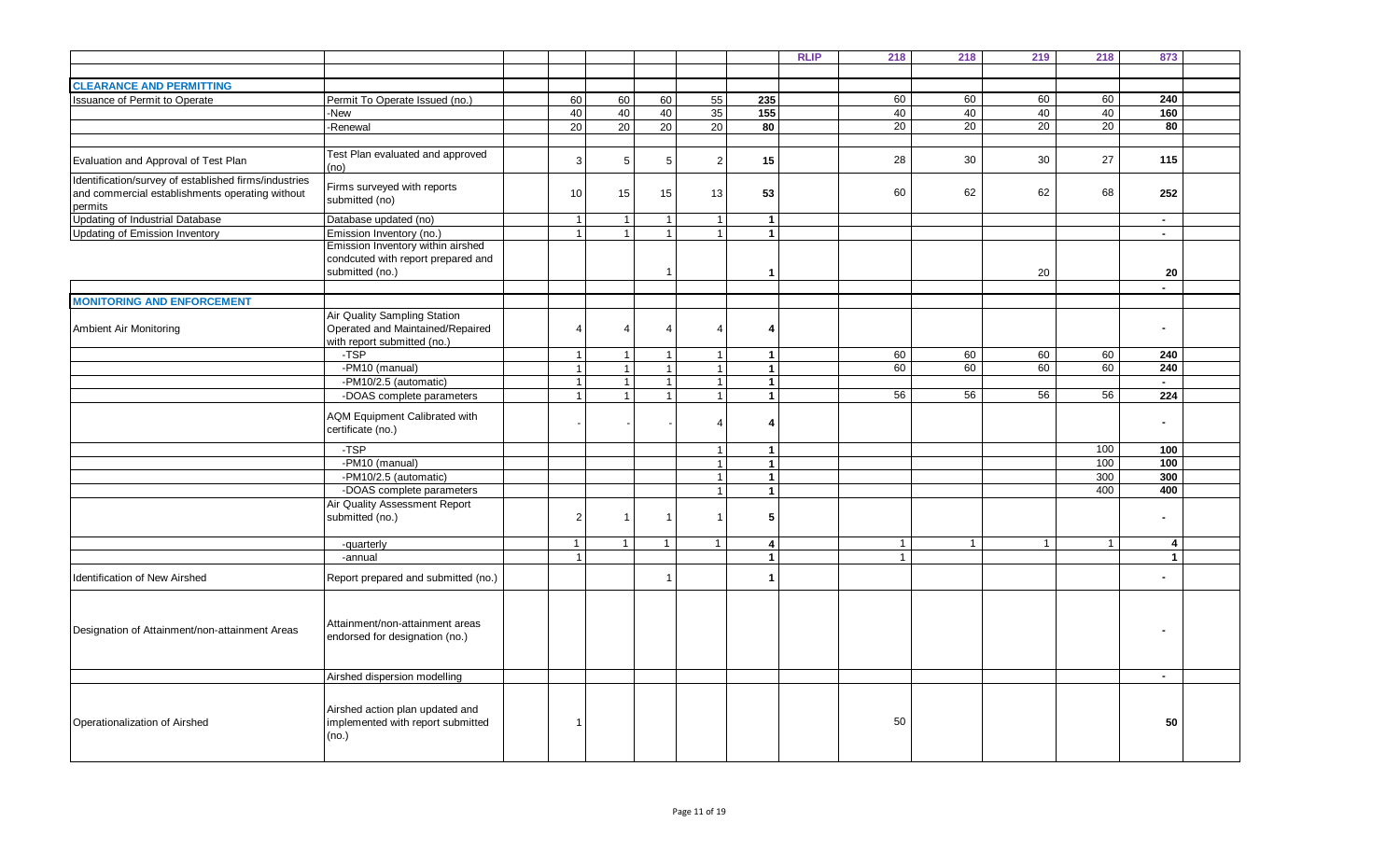| Policy/Program/Project recommendation to GB                                                        | Policy/Program/Project formulated<br>with approved resolutions (no)       | $\overline{1}$ |                         |                |                |              |                   | 20                    |                |                       |                       | 20<br>$\sim$  |  |
|----------------------------------------------------------------------------------------------------|---------------------------------------------------------------------------|----------------|-------------------------|----------------|----------------|--------------|-------------------|-----------------------|----------------|-----------------------|-----------------------|---------------|--|
| Assessment of Air Quality Management Fund<br>(AQMF) utilization                                    | Quarterly physical and financial<br>report submitted (no.)                | $\overline{1}$ | $\overline{1}$          | $\mathbf{1}$   | $\overline{1}$ | 4            |                   |                       |                |                       |                       | $\sim$        |  |
|                                                                                                    | GB Meeting/Annual Airshed Status<br>Report Prepared submitted (no.)       |                |                         | -1             |                | r.           |                   |                       |                | 60                    |                       | 60            |  |
| Industrial Compliance Monitoring                                                                   | Compliance monitoring conducted<br>(no)                                   | 50             | 90                      | 90             | 30             | 260          |                   | 125                   | 150            | 150                   | 100                   | 525           |  |
| Regulatory Monitoring (Stack Sampling)                                                             | Stack sampling with (Regulatory)<br>Monitoring Report submitted (no.)     | 5              | 5                       | 5              | 5              | 20           |                   | $\overline{4}$        | 6              | 6                     | $\overline{4}$        | 20            |  |
| RATA/RAA/CGA monitoring of firms with CEMS and firms with CEMS and COMS<br><b>COMS</b>             | monitored (no.)                                                           |                |                         |                | $\mathbf{1}$   | -1           |                   |                       |                |                       | 8                     | 8             |  |
|                                                                                                    | firms with real time connection of<br>CEMS and COMS to the EMB CO<br>(no) |                |                         | $\overline{1}$ |                | -1           |                   |                       |                |                       |                       |               |  |
| Monitoring of Private Emission Testing Centers<br>(PETCs)                                          | PETCs Monitored with reports<br>submitted (no.)                           |                | $\overline{7}$          | $\overline{7}$ | $\overline{7}$ | 21           |                   |                       | 20             | 20                    | 20                    | 60            |  |
|                                                                                                    |                                                                           |                |                         |                |                |              |                   |                       |                |                       |                       |               |  |
| <b>SUPPORT ACTIVITIES</b>                                                                          | Database updated and data                                                 |                |                         |                |                |              |                   |                       |                |                       |                       |               |  |
| Updating of Air Quality Database                                                                   | management (no)                                                           | $\overline{1}$ | $\overline{\mathbf{1}}$ |                | -1             | -1           |                   |                       |                |                       |                       |               |  |
| Capacity Building for Air Quality Monitoring                                                       | Capacity Building/Training<br>conducted (no.)                             |                |                         | $\mathbf{1}$   |                | $\mathbf{1}$ |                   |                       |                | 100                   |                       | 100           |  |
| Preparation of the Regional Annual Air Quality Status Annual Regional Air Quality Status<br>Report | Report Prepared and submitted (no.)                                       | $\overline{1}$ |                         |                |                | -1           |                   | 30                    |                |                       |                       | 30            |  |
| <b>MANDATORIES (FIXED EXPENSES AND</b><br><b>IMPOSITIONS)</b>                                      |                                                                           |                |                         |                |                |              |                   |                       |                |                       |                       |               |  |
| Monitoring and Evaluation (3% of MOOE AIR)                                                         |                                                                           |                |                         |                |                |              |                   | 25                    | 25             | 25                    | 25                    | 100           |  |
| Senior Citizen/PWD/Youth                                                                           |                                                                           |                |                         |                |                |              |                   | $\overline{5}$        | $\overline{5}$ | $\overline{5}$        | $\overline{5}$        | 20            |  |
| <b>ORD</b>                                                                                         |                                                                           |                |                         |                |                |              |                   | 10                    | 10             | 10 <sup>1</sup>       | 10                    | 40            |  |
| <b>GAD Fund</b>                                                                                    |                                                                           |                |                         |                |                |              |                   | 10 <sup>1</sup><br>10 | 10<br>10       | 10<br>10 <sup>1</sup> | 10 <sup>1</sup><br>10 | 40<br>40      |  |
| <b>Secretarys support Fund</b>                                                                     |                                                                           |                |                         |                |                |              |                   |                       |                |                       |                       |               |  |
|                                                                                                    |                                                                           |                |                         |                |                |              |                   |                       |                |                       |                       |               |  |
| A.03.b2 Implementation of Clean Water Regulations                                                  |                                                                           |                |                         |                |                |              | <b>TOTAL</b>      | 2,485                 | 2,798          | 3,021                 | 3,143                 | 11,447        |  |
|                                                                                                    |                                                                           |                |                         |                |                |              | <b>PS</b>         | 1,218                 | 1,531          | 1,164                 | 1,614                 | 5,527         |  |
|                                                                                                    |                                                                           |                |                         |                |                |              | <b>MOOE</b>       | 1,135                 | 1,135          | 1,725                 | 1,397                 | 5,392         |  |
|                                                                                                    |                                                                           |                |                         |                |                |              | CO<br><b>RLIP</b> | 132                   | 132            | 132                   | 132                   | $\sim$<br>528 |  |
|                                                                                                    |                                                                           |                |                         |                |                |              |                   |                       |                |                       |                       |               |  |
| <b>CLEARANCE AND PERMITTING</b>                                                                    |                                                                           |                |                         |                |                |              |                   |                       |                |                       |                       |               |  |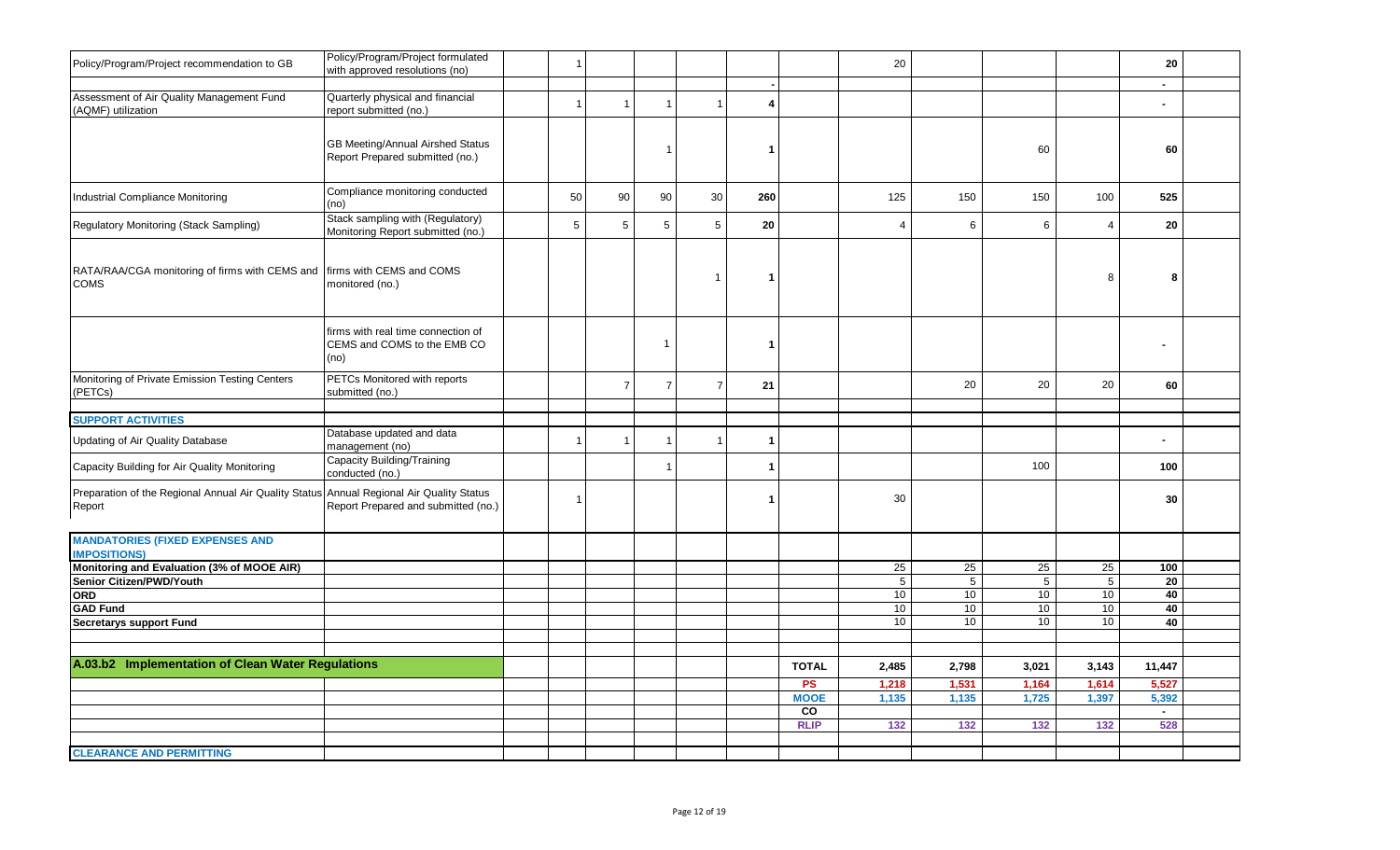| Issuance of Waste Water Discharge Permit                                                                            | Waste Water Discharge Permit<br>issued (no.)                                                                                                                                                           | 40<br>40                         | 30              | 22             | 132            | 100 | 100 | 100         | 100 | 400              |  |
|---------------------------------------------------------------------------------------------------------------------|--------------------------------------------------------------------------------------------------------------------------------------------------------------------------------------------------------|----------------------------------|-----------------|----------------|----------------|-----|-----|-------------|-----|------------------|--|
|                                                                                                                     | -New                                                                                                                                                                                                   | 10<br>10                         | 10 <sup>1</sup> | 10             | 40             |     |     |             |     | $\sim$           |  |
|                                                                                                                     | -Renewal                                                                                                                                                                                               | 30<br>30                         | 20              | 12             | 92             |     |     |             |     | $\sim$           |  |
| Identification/survey of firms/industries and<br>commercial establishments operating without permits submitted (no) | Firms surveyed with reports                                                                                                                                                                            | 10<br>10                         | $10\,$          | 10             | 40             | 15  | 15  | 15          | 15  | 60               |  |
| PCO Accreditation                                                                                                   | PCO Accredited (no.)                                                                                                                                                                                   | 20<br>40                         | 30              | 30             | 120            | 10  | 20  | 15          | 15  | 60               |  |
|                                                                                                                     | -New (Include Category A & B)                                                                                                                                                                          | 20<br>40                         | 30              | 30             | 120            | 10  | 20  | 15          | 15  | 60               |  |
|                                                                                                                     | -Renewal (Include Category A & B)                                                                                                                                                                      |                                  |                 |                |                |     |     |             |     | $\blacksquare$   |  |
| Assessment on Pollution Loading                                                                                     | Pollution loading assessed (no.)                                                                                                                                                                       |                                  |                 |                |                |     |     |             |     |                  |  |
|                                                                                                                     | -Temporal                                                                                                                                                                                              |                                  |                 | $\mathbf{1}$   |                |     |     |             | 50  |                  |  |
|                                                                                                                     | Spatial                                                                                                                                                                                                |                                  |                 | 1              |                |     |     |             | 50  |                  |  |
|                                                                                                                     |                                                                                                                                                                                                        |                                  |                 |                |                |     |     |             |     |                  |  |
| <b>MONITORING AND ENFORCEMENT</b>                                                                                   |                                                                                                                                                                                                        |                                  |                 |                |                |     |     |             |     |                  |  |
| Ambient Water Quality Monitoring                                                                                    | Waterbodies monitored with<br>assessment report submitted (no.)                                                                                                                                        |                                  |                 |                |                |     |     |             |     |                  |  |
|                                                                                                                     | - Priority waterbodies 1. Tubay, 2.<br>Cabadbaran. 3. Lake Mainit, 4.<br>Agusan River, 5. Kinabjangan River                                                                                            | 5<br>5                           | 5               | 5              | 5              | 100 | 100 | 100         | 100 | 400              |  |
|                                                                                                                     | - Other Water bodies (no.)                                                                                                                                                                             | 17<br>17                         | 17              | 17             | 17             | 125 | 125 | 125         | 125 | 500              |  |
|                                                                                                                     | - Priority Recreational waters (no.)<br>1. Cortez(5), 2. San Agustin(7), 3.<br>Lianga(12), 4 Barobo(9), 5.<br>Hinatuan(7) 6. Masao, Butuan<br>City(4) -44 sampling stations                            | 6<br>6                           | 6               | 6              | 6              | 200 | 200 | 200         | 200 | 800              |  |
|                                                                                                                     | - Other Recreational waters (no.)<br>Siargao Islands - 1. Gen Luna(25),<br>2. Dapa(4), 3. DelCarmen(8), 4.<br>Pilar(4), 5. San Isidro(5), 6. Sta.<br>Monica(2), & 7. Burgos(1) (49<br><b>Stations)</b> | $\overline{7}$<br>$\overline{7}$ | 7               | $\overline{7}$ | $\overline{7}$ | 100 | 100 | 100         | 100 | 400              |  |
| Ambient Water Quality Monitoring                                                                                    | Water Quality Assessment Report<br>submitted (no.)                                                                                                                                                     | $\overline{2}$<br>$\overline{1}$ |                 | $\overline{1}$ | 5              |     |     |             |     |                  |  |
|                                                                                                                     | -quarterly assessment                                                                                                                                                                                  | $\mathbf{1}$<br>$\mathbf{1}$     | $\overline{1}$  | $\mathbf{1}$   | $\overline{4}$ | 5   | 5   | $5^{\circ}$ | 5   | 20               |  |
|                                                                                                                     | -annual assessment                                                                                                                                                                                     | $\overline{1}$                   |                 |                | $\mathbf{1}$   | 10  |     |             |     | 10               |  |
|                                                                                                                     | Policy/Progam/Project intervention<br>developed and implemented (infra,<br>E.O., MOU, etc.)                                                                                                            |                                  |                 |                |                |     |     |             |     |                  |  |
|                                                                                                                     |                                                                                                                                                                                                        |                                  |                 |                |                |     |     |             |     | $\sim$<br>$\sim$ |  |
| Classification/re-classification of Water Bodies<br>River Profiling                                                 | Report prepared and submitted (no.)                                                                                                                                                                    |                                  |                 |                | $\overline{2}$ |     |     |             |     |                  |  |
|                                                                                                                     | Water bodies endorsed for<br>classification (no.) (Siargao)                                                                                                                                            | $\overline{1}$                   | $\overline{1}$  | 1              | 1              | 150 | 150 | 150         | 150 | 600              |  |
| Reclassification                                                                                                    | Classified Water bodies reviewed for<br>re-classification (no.) - Taguibo River                                                                                                                        |                                  |                 | 1              | -1             |     |     |             | 100 | 100              |  |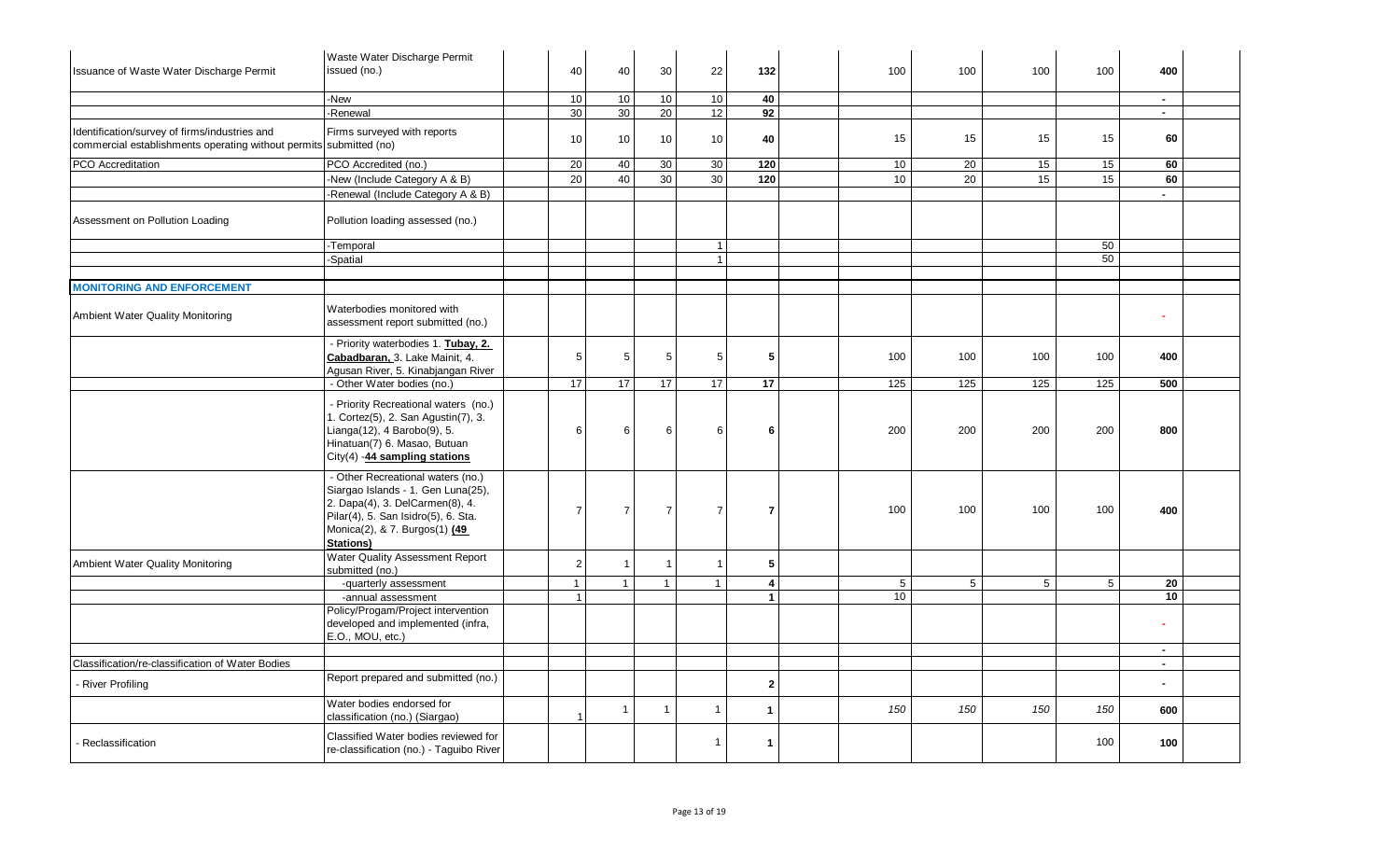| <b>Designation/Delineation of Water Quality</b><br><b>Management Areas</b>                   | <b>WQMA</b> endorsed for designation<br>(no.)                                                       |                |                         |                | $\blacktriangleleft$ | $\overline{1}$       |                 |    |                 |     |                |  |
|----------------------------------------------------------------------------------------------|-----------------------------------------------------------------------------------------------------|----------------|-------------------------|----------------|----------------------|----------------------|-----------------|----|-----------------|-----|----------------|--|
|                                                                                              |                                                                                                     |                |                         |                |                      |                      |                 |    |                 |     | $\sim$         |  |
| Operationalization of Water Quality Management<br>Areas                                      | WQMAs action plan<br>prepared/updated and implemented<br>with report submitted (no.)                | $\overline{1}$ | $\overline{1}$          | $\mathbf{1}$   | $\overline{1}$       | -1                   |                 |    |                 | 122 | 122            |  |
|                                                                                              | Waterbodies monitored and<br>assessed with reports submitted<br>(no.)                               | $\overline{1}$ | $\mathbf{1}$            | $\mathbf{1}$   | $\overline{1}$       | $\blacktriangleleft$ | 30              | 30 | 30              | 30  | 120            |  |
|                                                                                              | - Waterbodies (rivers/lakes/bays)<br>assessed (no.)                                                 |                |                         |                |                      |                      |                 |    |                 |     | $\blacksquare$ |  |
|                                                                                              | - Adopted Esteros assessed (no.)<br>w/in WQMA                                                       | $\overline{1}$ |                         |                | $\overline{1}$       | $\blacktriangleleft$ | 10              | 10 | 10              | 10  | 40             |  |
| Assessment of Pollution load (1 waterbody within a<br>WQMA)                                  | Pollution load assessed                                                                             |                |                         | $\overline{1}$ |                      | -1                   |                 |    | 600             |     | 600            |  |
| Project/ Activities recommendation to GB                                                     | Project/ Activities identified with<br>approved resolutions (no.)                                   | $\overline{1}$ | $\overline{1}$          | $\mathbf{1}$   | $\mathbf{1}$         | 4                    | 80              | 80 | 80              | 90  | 330            |  |
| Assistance in the preparation and monitoring of<br>implementation of LGUs' compliance scheme | LGUs assisted/ monitored (no.) 1.<br>Butuan City, RT Romualdez, 3.<br>Magallanes                    | $\overline{1}$ | $\overline{1}$          | $\overline{1}$ |                      | 3                    | 70              | 70 | 70              |     | 210            |  |
|                                                                                              | Annual WQMAs Status Report<br>Prepared and submitted (no.)                                          |                |                         |                | $\overline{1}$       | $\mathbf{1}$         |                 |    |                 | 10  | 10             |  |
| Compliance Monitoring of Establishments                                                      | Establishments monitored with<br>reports submitted(no.)                                             | 30             | $30\,$                  | 30             | 10                   | 100                  | 20              | 20 | 20              | 20  | 80             |  |
|                                                                                              |                                                                                                     |                |                         |                |                      |                      |                 |    |                 |     |                |  |
| <b>SUPPORT ACTIVITIES</b>                                                                    |                                                                                                     |                |                         |                |                      |                      |                 |    |                 |     |                |  |
| Updating of Water Quality Management Information<br>System                                   | Database updated (no.)                                                                              | $\overline{1}$ | $\overline{\mathbf{1}}$ |                | $\overline{1}$       | -1                   |                 |    |                 |     |                |  |
| Capacity Building for Water Quality Monitoring                                               | Capacity Building/Training<br>conducted (no.)                                                       |                |                         |                | $\overline{1}$       | $\blacktriangleleft$ |                 |    |                 | 100 | 100            |  |
| Preparation of Annual Regional Water Quality Status<br>report                                | <b>Annual Regional Water Quality</b><br>Status Report prepared and<br>submitted (no.)               | $\overline{1}$ |                         |                |                      | -4                   | 10              |    |                 |     | 10             |  |
| Manila Bay Rehabilitation Program                                                            |                                                                                                     |                |                         |                |                      |                      |                 |    |                 |     |                |  |
| Assessment of Pollution load                                                                 | Pollution load assessed<br>Policy/program/project intervention<br>developed and implemented (infra, |                |                         |                |                      |                      |                 |    |                 |     |                |  |
|                                                                                              | E.O. MOU, etc)                                                                                      |                |                         |                |                      |                      |                 |    |                 |     |                |  |
| <b>MANDATORIES (FIXED EXPENSES AND</b>                                                       |                                                                                                     |                |                         |                |                      |                      |                 |    |                 |     |                |  |
| Monitoring & Evaluation (3% of MOOE Water)                                                   |                                                                                                     |                |                         |                |                      |                      | 30              | 30 | 30              | 30  | 120            |  |
| <b>ORD Fund</b>                                                                              |                                                                                                     |                |                         |                |                      |                      | 20              | 20 | 20              | 20  | 80             |  |
| <b>GAD Fund</b>                                                                              |                                                                                                     |                |                         |                |                      |                      | 10              | 10 | 10              | 10  | 40             |  |
| <b>Secretary's Support Fund</b>                                                              |                                                                                                     |                |                         |                |                      |                      | 20              | 20 | 20              | 20  | 80             |  |
| <b>HRD Fund</b>                                                                              |                                                                                                     |                |                         |                |                      |                      | 10 <sup>1</sup> | 10 | 10 <sup>1</sup> | 10  | 40             |  |
|                                                                                              |                                                                                                     |                |                         |                |                      |                      |                 |    |                 |     |                |  |
|                                                                                              |                                                                                                     |                |                         |                |                      |                      |                 |    |                 |     |                |  |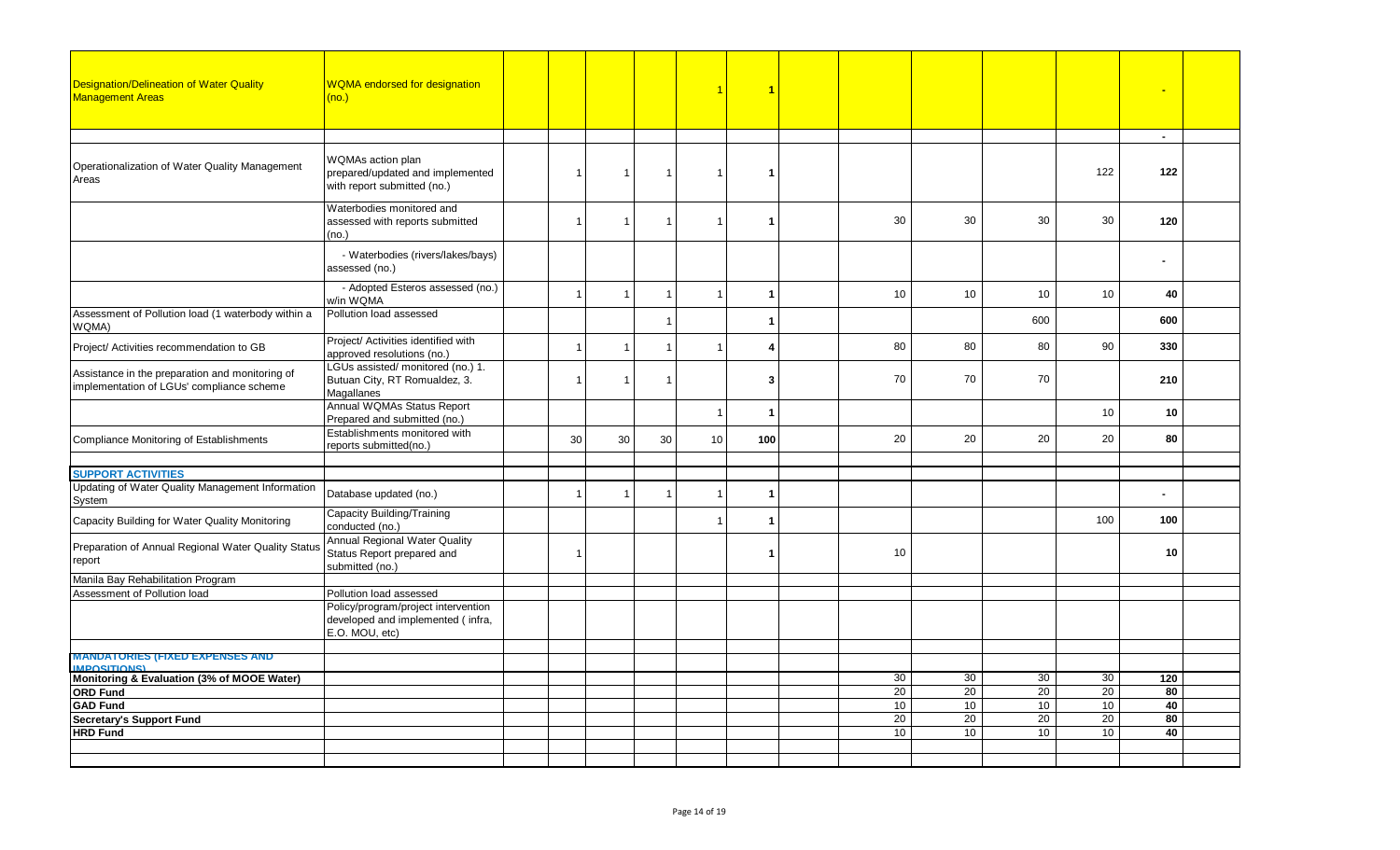| A.03.b3 Implementation of Ecological Solid<br><b>Waste Management Regulations</b>                                         |                                                                 |                  |                |                |    |                      | <b>TOTAL</b> | 12,647 | 10,195 | 9,288 | 1,435 | 33,565         |  |
|---------------------------------------------------------------------------------------------------------------------------|-----------------------------------------------------------------|------------------|----------------|----------------|----|----------------------|--------------|--------|--------|-------|-------|----------------|--|
|                                                                                                                           |                                                                 |                  |                |                |    |                      | <b>PS</b>    | 320    | 401    | 302   | 418   | 1,441          |  |
|                                                                                                                           |                                                                 |                  |                |                |    |                      | <b>MOOE</b>  | 12,327 | 9,794  | 8,986 | 1,017 | 32,124         |  |
|                                                                                                                           |                                                                 |                  |                |                |    |                      | CO           |        |        |       |       | $\sim$         |  |
|                                                                                                                           |                                                                 |                  |                |                |    |                      | <b>RLIP</b>  | 34     | 35     | 34    | 35    | 138            |  |
|                                                                                                                           |                                                                 |                  |                |                |    |                      |              |        |        |       |       | $\sim$         |  |
| Provision of T.A. in the implementation of ESWM                                                                           | <b>LGUs assisted:</b>                                           |                  |                |                |    |                      | <b>MOOE</b>  | 8,113  | 8,066  | 7,808 | 788   | 24,775         |  |
| Review and Evaluation of 10 year SWM plans                                                                                | 10 year SWM plans evaluated and<br>endorsed                     | 15               | 5              | $5\phantom{1}$ | 5  | 30                   |              | 554    | 554    | 553   | 553   | 2,214          |  |
| Support to establishment of MRF                                                                                           | MRF establishment supported (no)                                |                  | 20             | 15             |    | 35                   |              | 7,000  | 7,000  | 7,000 |       | 21,000         |  |
| Support to development of LGU waste reduction<br>programs                                                                 | LGU waste reduction programs<br>supported (no)                  |                  |                | 5              |    | 5                    |              |        |        | 10    |       | 10             |  |
| Feasibility Study on the establishment of RRF<br>(NCR, 7, 12)                                                             | Feasibility Study on RRF conducted<br>(no.)                     |                  |                |                |    |                      |              |        |        |       |       |                |  |
| Site Assessment of Proposed SLF with MGB                                                                                  | Site Assessment of Proposed SLFs<br>conducted with MGB (no.)    |                  |                | $\overline{1}$ |    | $\blacktriangleleft$ |              |        |        | 10    |       | 10             |  |
| Assessment of Open and Controlled Dumpsites                                                                               |                                                                 | 8                | 8              | -5             | 5  | 26                   |              |        |        |       |       |                |  |
| Search for Cleanest and Greenest Model<br>Barangays                                                                       | Model Barangay identified and<br>reconized/awarded (no.)        |                  | -1             |                |    | 1                    |              |        | 250    |       |       | 250            |  |
| <b>Inventory of Best Practices on SWM for Possible</b><br>Replication                                                     |                                                                 |                  |                |                |    |                      |              |        |        |       |       | ä,             |  |
| Inventory of Best Practices on SWM                                                                                        | Best Practices on SWM<br>identified/compiled no.                | $\mathbf{1}$     |                |                |    | 1                    |              | 300    |        |       |       | 300            |  |
| <b>Monitoring of approved Solid Waste Management</b><br>Plan and Closure and Rehabilitation Plan<br><b>Implementation</b> |                                                                 |                  |                |                |    |                      |              |        |        |       |       | $\blacksquare$ |  |
| 1. Monitoring of implementation and compliance on<br>approved 10-yr SWM Plan implementation (no.)                         | All Approved 10-yr SWM plans<br>monitored                       | 10               | 10             | 5              | 5  | 30                   |              | 30     | 30     | 30    | 30    | 120            |  |
| 2. Monitoring on the implementation of Closure and<br><b>Rehabilitation Plan</b>                                          | All Closure and rehabilitation plan<br>implementation monitored | $6 \overline{6}$ | $\overline{7}$ | $\overline{7}$ | 6  | 26                   |              | 20     | 20     | 20    | 20    | 80             |  |
| Monitoring of SWM Facilities                                                                                              | SWM and Recycling facilities<br>surveyed/monitored              |                  |                |                |    | $\blacksquare$       |              |        |        |       |       | $\blacksquare$ |  |
| 1. Monitoring and assessment of MRFs and MRFs<br>with composting facilities                                               | MRFs and MRFs with composting<br>facilities monitored (no.)     | 18               | 19             | 18             | 18 | 73                   |              | 20     | 20     | 20    | 20    | 80             |  |
| 1.a EMB Funded MRFs                                                                                                       | EMB Funded MRFs assessed and<br>monitored (no.)                 | 10 <sup>1</sup>  | 11             | 10             | 10 | 41                   |              |        |        |       |       | ä,             |  |
| 1.b LGU initiated/establised MRFs                                                                                         | LGU initiated MRFs assssed and<br>monitored (no.)               | 8                | 8              | 8              | 8  | 32                   |              |        |        |       |       | $\blacksquare$ |  |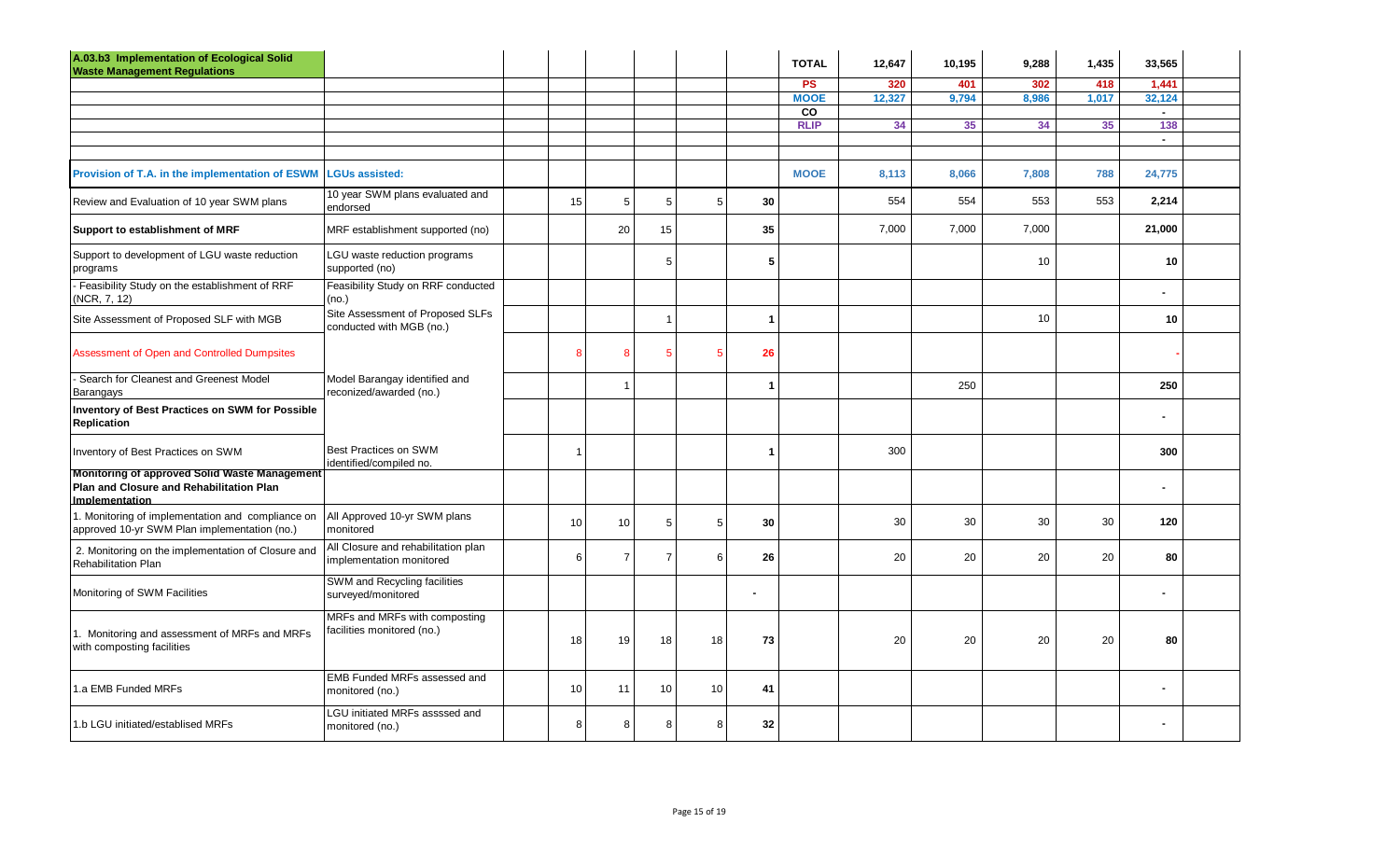| 2. Survey and monitoring of Recycling Facilities                             | recycling facilities surveyed and<br>monitored (no.)                                                                                        |              | -1                        |                |                 | $\mathbf{2}$      |             | 24    | 27    |       |     | 51               |  |
|------------------------------------------------------------------------------|---------------------------------------------------------------------------------------------------------------------------------------------|--------------|---------------------------|----------------|-----------------|-------------------|-------------|-------|-------|-------|-----|------------------|--|
| 3. Monitoring of Transfer Stations                                           | transfer stations monitored (no.)                                                                                                           |              |                           |                |                 |                   |             |       |       |       |     | ۰.               |  |
| 5. Monitoring of Residual Containment Areas (RCA)                            | Residual containment areas<br>monitored (no.)                                                                                               | 5            | 5                         | 5              | $5\phantom{.0}$ | 20                |             | 145   | 145   | 145   | 145 | 580              |  |
| 6. Monitoring of Sanitary Landfill Facilities                                | Sanitary Landfills Monitored (no.)                                                                                                          |              |                           | -1             | $\mathbf 1$     | 4                 |             | 20    | 20    | 20    | 20  | 80               |  |
|                                                                              |                                                                                                                                             |              |                           |                |                 |                   |             |       |       |       |     |                  |  |
| <b>Support Activities</b>                                                    |                                                                                                                                             |              |                           |                |                 |                   |             |       |       |       |     |                  |  |
| Solid Waste Educators and Enforcement<br><b>Program</b>                      |                                                                                                                                             |              |                           |                |                 |                   | <b>MOOE</b> | 4,131 | 1,645 | 1,095 | 145 | 6,366            |  |
| - Strengthening of PENROs and CENROs                                         | PENROs and CENROs strengthened<br>(no.)                                                                                                     | 16           |                           |                |                 | 16                |             | 3,456 |       |       |     | 3,456            |  |
|                                                                              |                                                                                                                                             |              |                           |                |                 |                   |             |       |       |       |     | $\sim$<br>$\sim$ |  |
| -Capacity building for the SWEET/enMOs                                       | SWEET/EnMOs /PENROs/CENROs<br>trainedtrained (no.)                                                                                          | 16           |                           | 16             |                 | 32                |             | 500   |       | 500   |     | 1,000            |  |
| Mobilization of EnMOs                                                        | Monitoring reports submitted (no.)                                                                                                          | $\mathbf{3}$ | 3                         | 3 <sup>1</sup> | 3               | 12                |             |       |       |       |     | $\sim$           |  |
|                                                                              | Unclean sites monitored (no.)<br>Clean up of unclean sites facilitated<br>for clean up by the concerned                                     |              |                           |                |                 | $\overline{a}$    |             |       |       |       |     | $\blacksquare$   |  |
|                                                                              | barangays (no.)<br>Model barangays created and                                                                                              |              |                           |                |                 | $\blacksquare$    |             |       |       |       |     | $\blacksquare$   |  |
|                                                                              | sustained (no.)<br>LGU assisted in completion of the<br><b>LGU-Self Compliance Monitoring</b><br>and Auditing Report (LGU-SWM<br>SCMAR) no. |              |                           |                |                 | $\blacksquare$    |             |       |       |       |     | $\blacksquare$   |  |
| Capablity enhancement for LGUs                                               | LGUs capability enhanced with<br>reports submitted (no.)                                                                                    |              |                           |                |                 | -1                |             |       |       | 300   |     | 300              |  |
| Strengthening of the Regional Ecology Centers                                | Regional Ecology Centers (REC)<br>strengthened                                                                                              |              |                           |                | $\mathbf{1}$    | 1                 |             | 20    | 20    | 20    | 20  | 80               |  |
|                                                                              | REC members capability<br>enhanced/knowledge management<br>conducted                                                                        |              |                           |                |                 |                   |             |       |       |       |     | $\blacksquare$   |  |
|                                                                              | IEC/Training/Summit conducted                                                                                                               |              | $\mathbf{1}$<br>$1 \vert$ | $\mathbf{1}$   | $\overline{1}$  | $\mathbf{1}$      |             |       | 1,000 |       |     | 1,000            |  |
| <b>Updating of ESWM Database</b><br>Preparation of Annual ESWM Status Report | Database updated and maintained<br>Regional Status Report on ESWM<br>submitted (no.)                                                        |              |                           |                |                 | $\mathbf{1}$<br>1 |             | 30    |       |       |     | $\sim$<br>30     |  |
| Implementation of National Ecosavers Program                                 | No. of schools assisted with report<br>submitted                                                                                            |              | 10                        |                |                 | 10                |             | 125   | 125   | 125   | 125 | 500              |  |
|                                                                              |                                                                                                                                             |              |                           |                |                 |                   |             |       |       |       |     | $\blacksquare$   |  |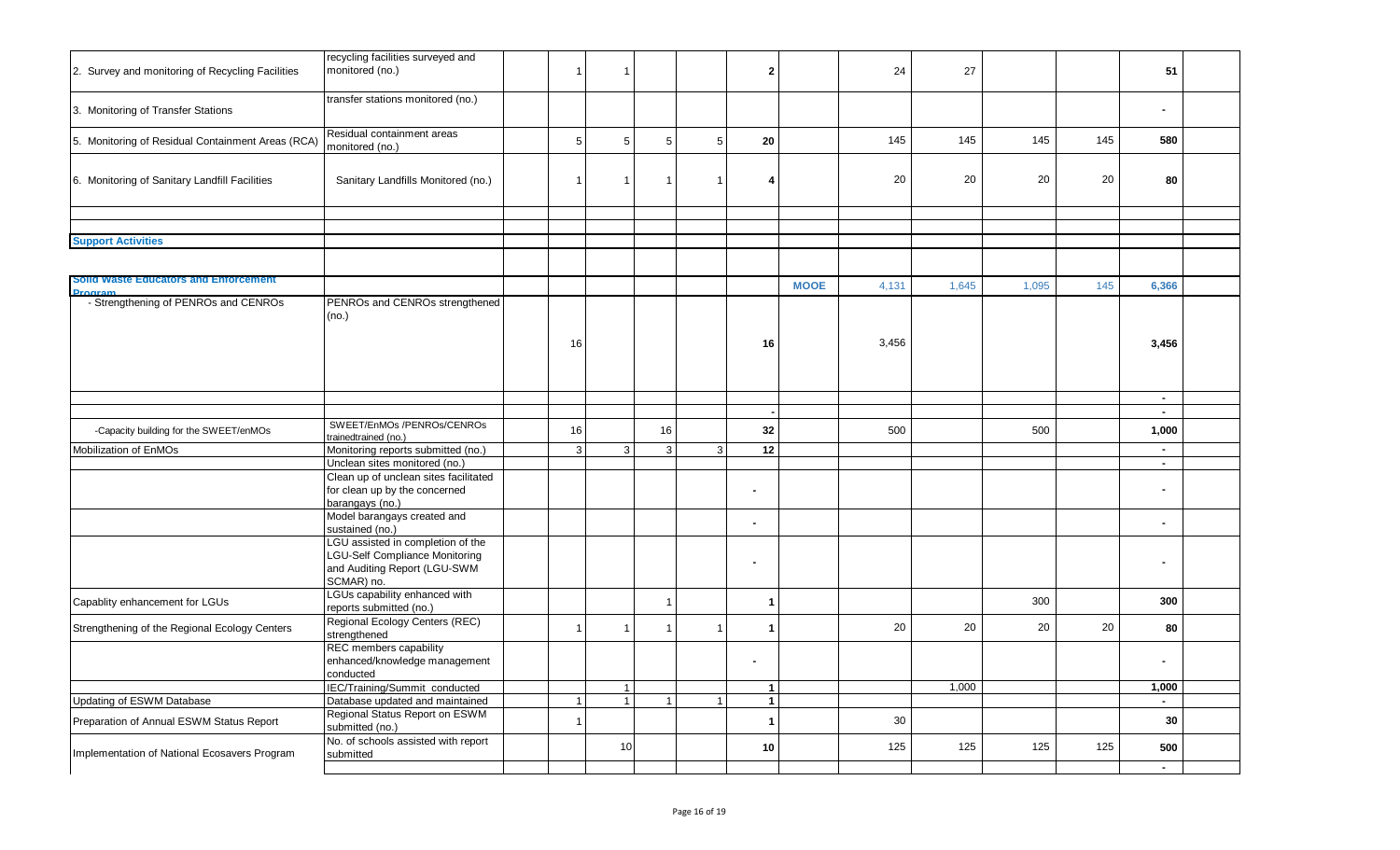| Conduct of School and LGU Caravan (Presentation<br>of best practices of Schools and LGUs for<br>replication)                                         | Caravan conducted (no.)                         |                | $\overline{2}$          |    |                | 4                    |                 |                | 100            | 100             |              | 200                  |  |
|------------------------------------------------------------------------------------------------------------------------------------------------------|-------------------------------------------------|----------------|-------------------------|----|----------------|----------------------|-----------------|----------------|----------------|-----------------|--------------|----------------------|--|
| Conduct of Orientation on Environmental Laws to<br>PENROs/CENROs                                                                                     | PENROs/CENROs oriented (no.)                    |                | $\overline{\mathbf{1}}$ |    |                | -1                   |                 |                | 50             | 50              |              | 100                  |  |
|                                                                                                                                                      | Copies produced and disseminated<br>(no.)       |                | 2,500                   |    |                | 2,500                |                 |                | 350            |                 |              | 350                  |  |
| <b>MANDATORIES (FIXED EXPENSES AND</b><br><b>IMPOSITIONS)</b>                                                                                        |                                                 |                |                         |    |                |                      |                 |                |                |                 |              |                      |  |
| Monitoring and Evaluation (3% of MOOE SWM)                                                                                                           |                                                 |                |                         |    |                |                      |                 | 53             | 53             | 53              | 54           | 213                  |  |
| <b>GAD Fund</b>                                                                                                                                      |                                                 |                |                         |    |                |                      |                 | 10             | 10             | 10              | 10           | 40                   |  |
| Secretary's Fund                                                                                                                                     |                                                 |                |                         |    |                |                      |                 | 10             | 10             | 10 <sup>1</sup> | 10           | 40                   |  |
| <b>HR Fund</b>                                                                                                                                       |                                                 |                |                         |    |                |                      |                 | 10             | 10             | 10 <sup>°</sup> | 10           | 40                   |  |
|                                                                                                                                                      |                                                 |                |                         |    |                |                      |                 |                |                |                 |              |                      |  |
|                                                                                                                                                      |                                                 |                |                         |    |                |                      |                 |                |                |                 |              |                      |  |
|                                                                                                                                                      |                                                 |                |                         |    |                |                      |                 |                |                |                 |              |                      |  |
| A.03.b4 Implementation of Toxic Substances and Hazardous Waste Management<br><b>Regulations</b>                                                      |                                                 |                |                         |    |                |                      | <b>TOTAL</b>    | 1,477.00       | 1,775.00       | 1,444.00        | 1,819.00     | 6,515.00             |  |
|                                                                                                                                                      |                                                 |                |                         |    |                |                      | <b>PS</b>       | 1,104          | 1,381          | 1,052           | 1,462        | 4,999.00             |  |
|                                                                                                                                                      |                                                 |                |                         |    |                |                      | <b>MOOE</b>     | 255            | 275            | 274             | 238          | 1,042                |  |
|                                                                                                                                                      |                                                 |                |                         |    |                |                      | CO              |                |                |                 |              | $\sim$               |  |
|                                                                                                                                                      |                                                 |                |                         |    |                |                      | <b>RLIP</b>     | 118            | 119            | 118             | 119          | 474.00               |  |
|                                                                                                                                                      |                                                 |                |                         |    |                |                      |                 |                |                |                 |              |                      |  |
| A.03.b4.a Toxic Substances Management                                                                                                                |                                                 |                |                         |    |                |                      | <b>SUBTOTAL</b> |                |                |                 |              | $\sim$               |  |
|                                                                                                                                                      |                                                 |                |                         |    |                |                      | <b>PS</b>       |                |                |                 |              | $\sim$               |  |
|                                                                                                                                                      |                                                 |                |                         |    |                |                      | <b>MOOE</b>     | 58             | 61             | 55              | 46           | 220.00               |  |
|                                                                                                                                                      |                                                 |                |                         |    |                |                      | CO              |                |                |                 |              | $\sim$               |  |
|                                                                                                                                                      |                                                 |                |                         |    |                |                      |                 |                |                |                 |              |                      |  |
|                                                                                                                                                      |                                                 |                |                         |    |                |                      |                 |                |                |                 |              |                      |  |
| <b>CLEARANCE AND PERMITTING</b>                                                                                                                      |                                                 |                |                         |    |                |                      | <b>MOOE</b>     | 25             | 29             | 23              | 14           | 91                   |  |
| Issuance of SQI clearance                                                                                                                            | SQI Clearance issued (no.)                      |                |                         |    |                | $\blacktriangleleft$ |                 |                |                |                 | $\mathbf{1}$ | $\blacktriangleleft$ |  |
| Registration of Industries under Chemical Control<br>Order (CCO)<br>-Mercury and mercury compounds<br>-Cyanide and cyanide compouds<br>-Asbestos and | CCO Registration Certifcate issued<br>(no.)     | $\overline{2}$ | 3                       | 3  | $\overline{2}$ | 10                   |                 | 5              | 5              | 5               | 5            | 20                   |  |
| -PCBs.<br>Importation Clearance under CCOs                                                                                                           |                                                 |                |                         |    |                |                      |                 |                |                |                 |              |                      |  |
| -Mercury and Mercury Compounds<br>-Cyanide and Cyanide Compounds<br>-Asbestos                                                                        | CCO Importation Clearance issued<br>(no.)       |                |                         |    |                |                      |                 | $\overline{2}$ |                |                 |              | $\mathbf{2}$         |  |
| Clearance for ODS Chemical Dealers                                                                                                                   | Clearances Issued (no.)                         | $\overline{2}$ | $\overline{2}$          | 2  |                | 6                    |                 | $\overline{1}$ | $\overline{2}$ | $\mathbf{1}$    |              | 4                    |  |
| Survey of importers, manufacturers (firms),<br>distributors/dealers, users                                                                           | Firms surveyed with reports<br>submitted (no.)  | 10             | 10                      | 10 |                | 30                   |                 | 12             | 12             | 12              |              | 36                   |  |
| Survey of PCB owners not registered                                                                                                                  |                                                 | 5              | 5                       |    |                | 10                   |                 | $\overline{5}$ | 5              |                 |              | 10                   |  |
| Approval of PCB Management Plans                                                                                                                     | PCB Management Plan approved<br>(no.)           |                | $\overline{2}$          |    |                | 5                    |                 |                | 5              | 5               | 9            | 19                   |  |
|                                                                                                                                                      |                                                 |                |                         |    |                |                      |                 |                |                |                 |              |                      |  |
| <b>MONITORING AND ENFORCEMENT</b>                                                                                                                    |                                                 |                |                         |    |                |                      |                 |                |                |                 |              |                      |  |
| Chemical Management monitoring of Industries<br>(CCO Registration and Importation Clearance SQI,<br>PCL and new chemicals)                           | Firms monitored with reports<br>submitted (no.) | 17             | 23                      | 23 | 20             | 83                   |                 | 20             | 20             | 20              | 20           | 80                   |  |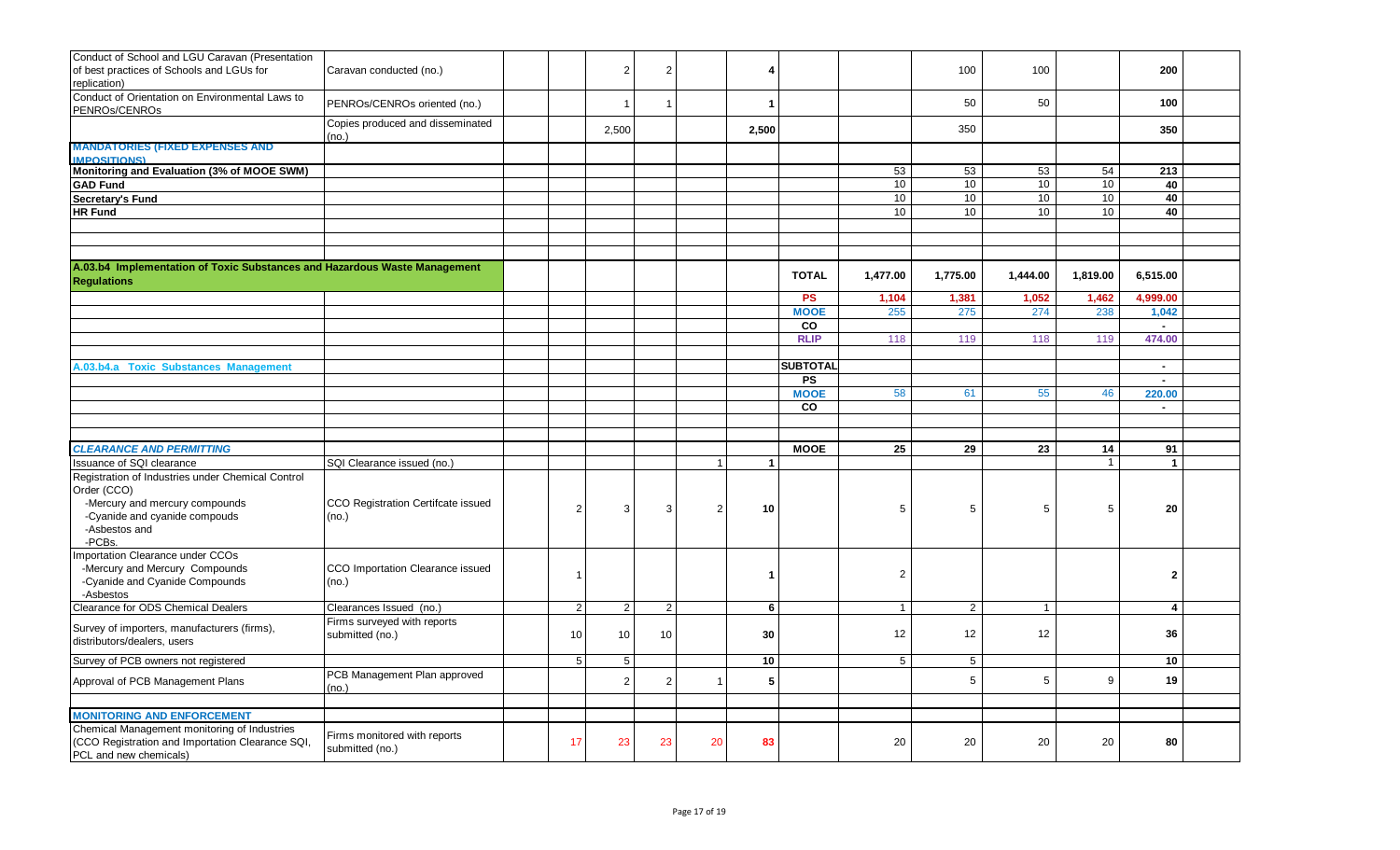| Monitoring of approved PCB Management Plans                                                        | PCB Management Plan<br>implementation monitored with<br>report submitted (no.)   | 25              | 25             | 25             | 25             | 100             |                 | 12             | 12  | 12             | 12         | 48             |  |
|----------------------------------------------------------------------------------------------------|----------------------------------------------------------------------------------|-----------------|----------------|----------------|----------------|-----------------|-----------------|----------------|-----|----------------|------------|----------------|--|
| Validation of Phase-out of PCB as stated in the<br>approved PCB Management Plans                   | Report prepared and submitted (no.)                                              |                 |                | $\overline{1}$ |                | -1              |                 |                |     |                |            |                |  |
|                                                                                                    |                                                                                  |                 |                |                |                |                 |                 |                |     |                |            |                |  |
| <b>SUPPORT ACTIVITIES</b>                                                                          |                                                                                  |                 |                |                |                |                 |                 |                |     |                |            |                |  |
| Preparation of Annual Toxic Chemicals Regional<br><b>Status Report</b>                             | Annual Report prepared and<br>submitted                                          | $\overline{1}$  |                |                |                | -1              |                 | $\overline{1}$ |     |                |            | $\mathbf{1}$   |  |
| <b>MANDATORIES (FIXED EXPENSES AND</b>                                                             |                                                                                  |                 |                |                |                |                 |                 |                |     |                |            |                |  |
| <b>MDOSITIONS</b>                                                                                  |                                                                                  |                 |                |                |                |                 |                 |                |     |                |            |                |  |
|                                                                                                    |                                                                                  |                 |                |                |                |                 |                 |                |     |                |            | $\sim$         |  |
|                                                                                                    |                                                                                  |                 |                |                |                |                 |                 |                |     |                |            | $\sim$         |  |
|                                                                                                    |                                                                                  |                 |                |                |                |                 |                 |                |     |                |            |                |  |
|                                                                                                    |                                                                                  |                 |                |                |                |                 |                 |                |     |                |            |                |  |
| A.03.b4.b Hazardous Waste Management                                                               |                                                                                  |                 |                |                |                |                 | <b>SUBTOTAL</b> |                |     |                |            |                |  |
|                                                                                                    |                                                                                  |                 |                |                |                |                 | <b>PS</b>       |                |     |                |            | $\sim$         |  |
|                                                                                                    |                                                                                  |                 |                |                |                |                 | <b>MOOE</b>     | 197            | 214 | 219            | 192        | 822            |  |
|                                                                                                    |                                                                                  |                 |                |                |                |                 | <b>CO</b>       |                |     |                |            | $\sim$         |  |
|                                                                                                    |                                                                                  |                 |                |                |                |                 | <b>RLIP</b>     |                |     |                |            | $\sim$         |  |
|                                                                                                    |                                                                                  |                 |                |                |                |                 |                 |                |     |                |            |                |  |
| <b>CLEARANCE AND PERMITTING</b>                                                                    |                                                                                  |                 |                |                |                |                 |                 |                |     |                |            |                |  |
| Registration of Hazardous Waste Generators (HWG)                                                   | HWGs Registered (no.)                                                            | 9               | 9              | $10$           | 8              | 36              |                 | 24             | 24  | 24             | 24         | 96             |  |
|                                                                                                    | Firms                                                                            | 6               | $\overline{7}$ | $\overline{7}$ | 6              | 26              |                 |                |     |                |            | $\sim$         |  |
|                                                                                                    | Healthcare                                                                       | 3               | 2              | $\mathbf{3}$   | $\mathfrak{p}$ | 10 <sup>°</sup> |                 |                |     |                |            | $\sim$         |  |
| <b>Issuance of Transport permits</b>                                                               | Transport permit issued (no.)                                                    |                 |                |                |                |                 |                 |                |     |                |            | $\sim$         |  |
| Evaluation, screening and recommendations of<br>applications for TRC and TSD facility registration | TSD Facilities evaluated and<br>endorsed to EMB-CO (no.)                         |                 |                |                |                |                 |                 |                |     |                |            |                |  |
|                                                                                                    | TRC applications evaluated and<br>endorsed to EMB-CO (no.)                       |                 |                |                | $\overline{1}$ | 1               |                 |                |     |                | 15         | 15.00          |  |
| Survey of potential hazardous wastes generators<br>and importers of recyclable materials           | Hazardous waste<br>generators/Importers surveyed with<br>reports submitted (no.) | 10 <sup>1</sup> | 25             | 25             | 15             | 75              |                 | 64             | 64  | 64             | 35         | 227            |  |
|                                                                                                    |                                                                                  |                 |                |                |                |                 |                 |                |     |                |            |                |  |
| <b>MONITORING AND ENFORCEMENT</b>                                                                  |                                                                                  |                 |                |                |                |                 |                 |                |     |                |            |                |  |
| Compliance monitoring of HWGs, transporters,<br>Importers and TSD facilities                       | HWGs monitored with report<br>submitted (no.)                                    | 35              | 42             | 38             | 35             | 150             |                 | 96             | 118 | 118            | 105        | 437            |  |
|                                                                                                    | -Firms                                                                           | 30              | 34             | 30             | 30             | 124             |                 |                |     |                |            | $\sim$         |  |
|                                                                                                    | -Healthcare                                                                      | $\sqrt{5}$      | 8              | 8              | 5              | 26              |                 |                |     |                |            | $\sim$         |  |
|                                                                                                    | Transporters monitored (no.)                                                     | -1              |                |                |                | -1              |                 | 5              |     |                |            | 5              |  |
|                                                                                                    | TSD facilities inspected/monitored<br>(no.)                                      |                 |                |                |                |                 |                 |                |     |                |            |                |  |
|                                                                                                    | Importers monitored (no)                                                         |                 |                |                |                |                 |                 |                |     | 5 <sup>5</sup> | $\sqrt{5}$ | 10             |  |
|                                                                                                    |                                                                                  |                 |                |                |                |                 |                 |                |     |                |            |                |  |
| <b>SUPPORT ACTIVITIES</b>                                                                          |                                                                                  |                 |                |                |                |                 |                 |                |     |                |            |                |  |
| Updating of HW Database                                                                            | HW Database updated (no.)                                                        | $\overline{1}$  | $\mathbf{1}$   | $\overline{1}$ | 1              | $\mathbf{1}$    |                 |                |     |                |            | $\overline{a}$ |  |
| Preparation of Annual Regional Hazardous Waste                                                     | Annual report prepared and                                                       |                 |                |                |                | -1              |                 |                |     |                |            |                |  |
| <b>Status Report</b>                                                                               | submitted (no)                                                                   | $\overline{1}$  |                |                |                |                 |                 |                |     |                |            |                |  |